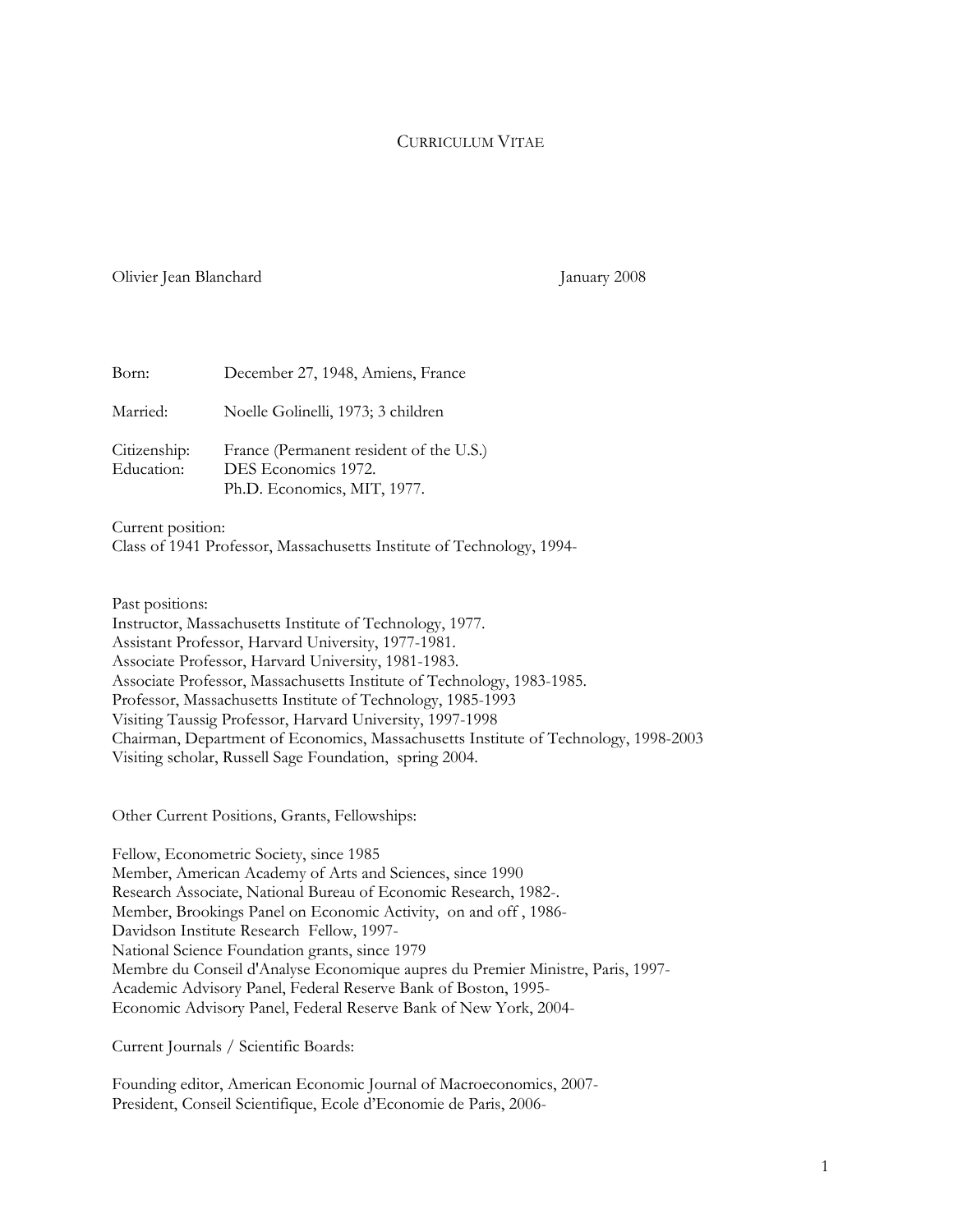Conseil Scientifique International, Actualite Economique, Canada, 1990- Advisory Board, Center for Economic Performance, London, 1991- Editorial Board, Economics of Transition, 1995- Advisory Board, Social Science Electronic Publishing, 1996- Advisory Board, International Finance, 1997- Associate editor, German Economic Review, 1998- Advisory Board, CREI, Univesitat Pompeu Fabra, Barcelona, 1999- Advisory Council, CAIS , Moscow, 1999- International Advisory Board, NES, Moscow, 2000- Advisory Board, Portuguese Economic Journal, 2000- Advisory Board, Journal of Money, Credit, and Banking, 2001- Research fellow, IZA, University of Bonn, 2001- Advisory Board, Journal of the European Economic Association, 2003- Conseil d'orientation, Institut Montaigne, Paris, 2003- Membre, Conseil Scientifique, AXA Research Fund, 2007- Member, Board, Luigi Einaudi Institute, Rome, 2007- Member, Advisory Board of the Global Economic Symposium, Kiel Institute, 2007-

Other Past Academic Activities, Grants, Fellowships, Prizes:

Docteur Honoris Causa, Universite du Quebec, Montreal, 2003

Clarendon lectures, Oxford, 1995 Geary lecture, Dublin, 1997 Baffi lecture, Rome, 1998 Harry Johnson lecture, England, 1999 Tinbergen lecture, Amsterdam, 1999 Horowitz lectures, Jerusalem and Tel Aviv universities, 2000 Lionel Robbins lectures, London School of Economics, 2000 Wellington-Burnham lecture, Tufts University, 2001 Zvi Griliches lectures, Moscow, 2002 Idei Lecture, Toulouse, 2003 Inaugural Lecture, Pompeu Fabra, Barcelona, 2003 Pedro Barrie lectures, Spain, 2004. Marshall lectures, Cambridge, UK, 2005. Van Lanschot lecture, Tilburg, Netherlands, 2006 Mundell Fleming lecture, IMF, 2006 Eyskens lectures, Bruxelles, 2007 Rafael de Pino lecture, Madrid, 2007 Munich lectures, Munich, 2008

 John Stauffer Fellowship in Public Policy, Hoover Institution, Stanford, 1981-1982. Research Fellow, National Bureau of Economic Research, 1979-82. Silver Award, American Express Competition, 1993 Tjalling Koopmans Efact Award, 2006

Member, Econometric Society Council, 2001-2007 Member, Econometric Society Nominating Committee, 2004-2007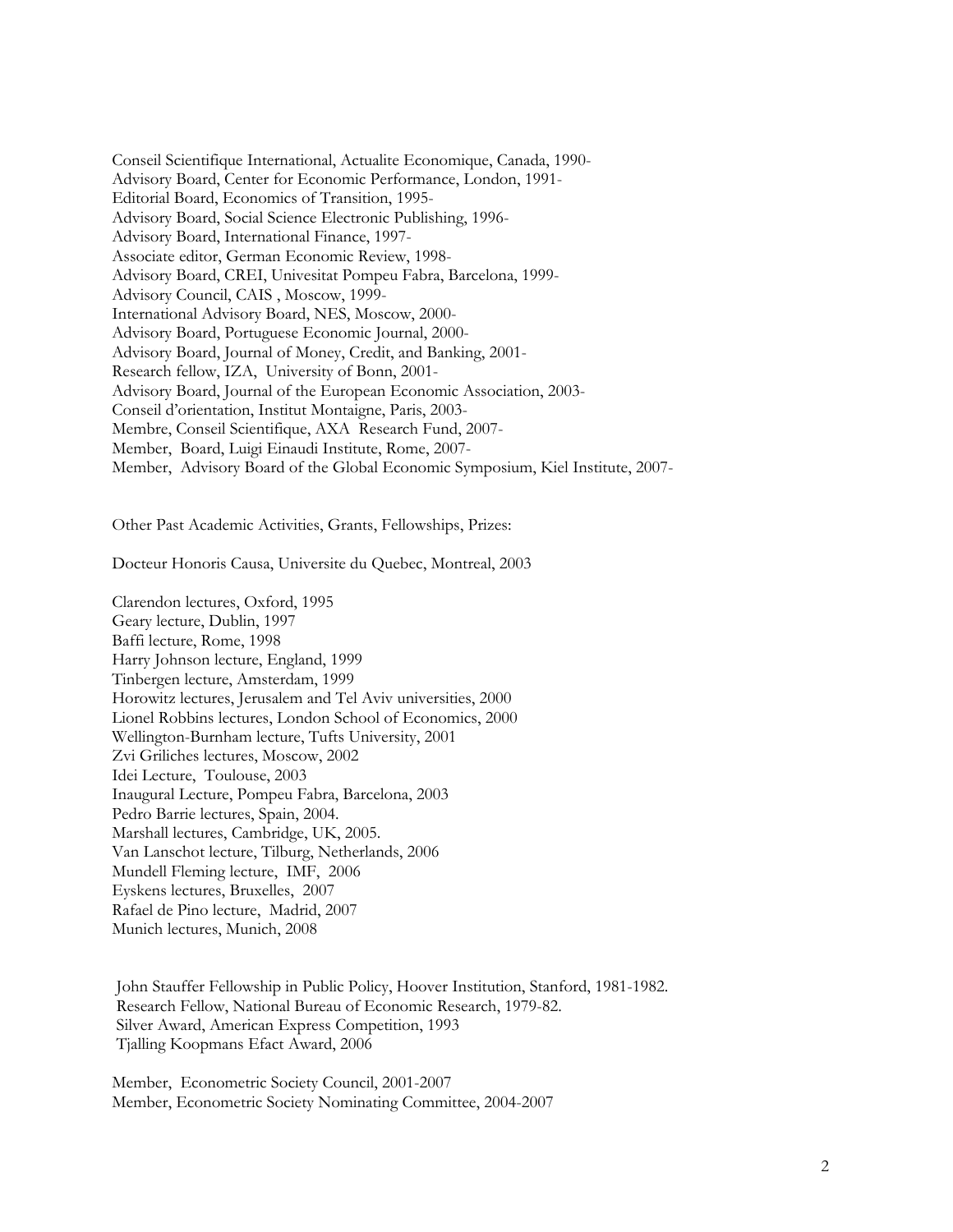Member, Council of the Econometric Society, 1992-1995 Organizing Committee, Econometric Society Summer Meetings, 1980. Organizing Committee, Econometric Society Meetings, 1985. Organizing Committee, Econometric Society, World Congress, 1990 Chair, Walras-Bowley lecture committee, 1990 Organizing Committee, AEA meetings, 1995 Chair, Fellowship Committee, IGIER, Milan, 1994-1999 Co-organizer, Nobel Symposium on Transition, Stockholm, 1999

 Visiting Committee, Yale University, 1995 Visiting Committee, Harvard University, 1996

 National Fellow, Hoover Institution, 1981-1982. Visiting Professor, Universite de Paris-I, Paris, Fall 1983. Academic visitor, London School of Economics, Spring 1986. Visiting Professor, Columbia University, Spring 1987. Academic visitor, NBER, Cambridge, 1990-1991

 Member, Macroeconomic Policy Group, Center for European Policy Studies, 1983-1986. Member, European Economic Policy Forum Panel, 1985-1988. Member, UN Wider World Economy Group, 1989-1993 Member, OFCE Economic Policy Evaluation Group, 1990-1995 Member, Mission Camdessus, ``Vers un nouveau modele de croissance pour la France", 2004 Membre de la Commission de la Nation, Paris 2003-2006

 Member, AEA Commission on Graduate Education, 1988-1990 Vice President, American Economic Association, 1995-1996 Member, Committee on Honors and Awards, American Economic Association, 1994-2000 Co-editor, Quarterly Journal of Economics, 1984-1998 Co-editor, Quarterly Journal of Economics, 1979-1983. American editor, Review of Economic Studies, 1983-1984. Comite de redaction, Annales de l'Insee, Paris, 1984-1992. Co-editor, NBER Macroeconomics Annual, 1989-1993 NSF panel, 1998 Advisory Board, Moneda Y Credito, Madrid, 1988-1999 Advisory Board, Center for Economic Policy Research, London, 1996-2000 Macroeconomic Policy Group, CEPR, 1998-1999 International Scientific Committee, Angelo Costa, Prize, 1999-2002 Scientific Council, ISAE, Roma, Italy, 2001-2003 Associate editor, Journal of Economic Perspectives, 2003-2006 Conseil Scientifique, CEPREMAP, Paris, 1991-2000 Advisory Board, IFO, Munich, 2000-2005 President, Conseil Scientifique, CEPII, Paris, 2004-2007 Membre de la Commission des Comptes de la Nation, 2004-2007 Advisory Board, Journal of Economic Perspectives, 2006-2007

Books:

Restoring Europe's Prosperity; Macroeconomic Papers from the Centre for European Policy Studies, with Rudiger Dornbusch and Richard Layard. MIT Press, 1986.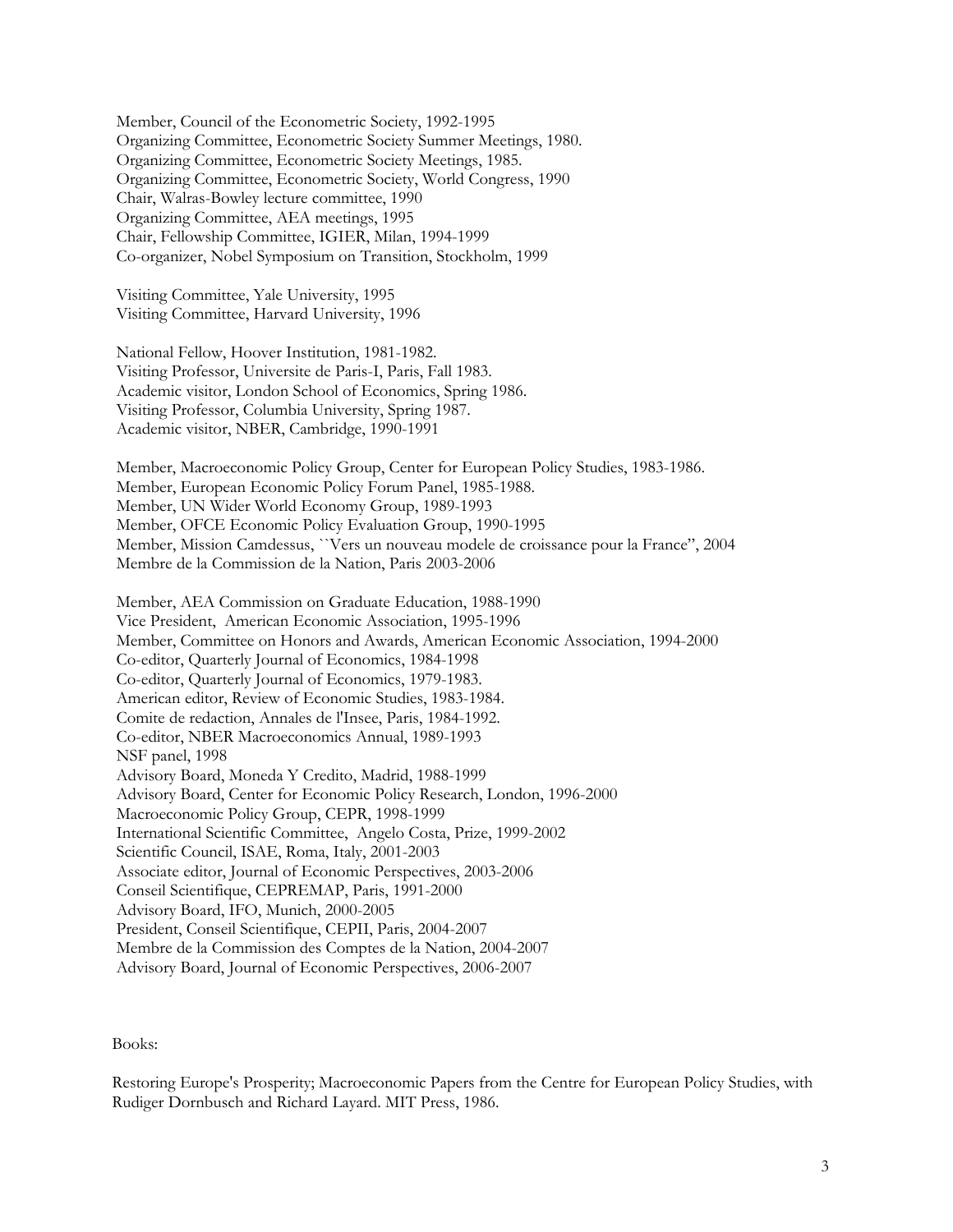Lectures on Macroeconomics, with Stanley Fischer. MIT Press, 1989; translated in Italian, Lezioni di Macroeconomia, Il Mulino, 1992; in Japanese, Taga Shuppan, 1996; in Chinese, 1998.

World Imbalances, Wider World Economy Group, 1989 report, WIDER 1989.

Reform in Eastern Europe, Wider World Economy Group 1990 report, WIDER and MIT Press, 1991.

Competitive disinflation, the Mark, and fiscal policies in Europe, International Policy Group at OFCE, Oxford University Press, 1993; also in French, La desinflation competitive, le mark et les politiques budgetaires en Europe, Editions du Seuil, 1991.

East-West Migration, Wider World Economy Group, 1991 report, WIDER and MIT Press, 1992; also in Italian, Est-Ovest: la Grande Migrazione, Edizioni die Comunita, Milano, 1994.

Post Communist Reform, Wider World Economy Group 1992 report, WIDER and MIT Press, 1993.

The Transition in Eastern Europe, editor with Kenneth Froot and Jeffrey Sachs, Volumes I and II, NBER and University of Chicago Press, 1994.

Taux d'interet et Chomage, International Policy Group at OFCE, Presse de la Fondation Nationale deSciences Politiques, 1993.

Pour l'Emploi et Cohesion Sociale, International Policy Group at OFCE, Presse de la Fondation Nationale des Sciences Politiques, 1994.

Spanish unemployment; is there a solution?, CEPR group on Spanish Unemployment, CEPR, 1995.

Macroeconomics, Prentice Hall, 1997, 2000, 2003, 2005, 2008 Chinese edition, 1998, 2001 Spanish edition (with Samuel Bentolila and Juan Francesco Jimeno), Macroeconomia, 1997, 2000, 2003, (with Cecilia Albert Verdu, Carlos Garcia Serrano, and Jaime Lopez Delgadillo) 2006 Italian edition (with Francesco Giavazzi), Macroeconomia 1998, 2000, 2003, 2005 Canadian edition (with Angelo Melino), Macroeconomics, 1998, (with Angelo Melino and David Johnson), 2003 Croatian edition, 2000, 2005 Japanese edition, 1999 Latin American edition (with Daniel Perez Enrri), 2000, French edition (with Daniel Cohen), Macroeconomie, 2002, 2005 German edition, (with Gerhard Illing), 2003, 2006 Australasian edition (with Jeffrey Sheen) 2004 Portuguese edition (Brazil), 2004, 2006 Korean edition, 2005 Lithuanian edition, 2006 Greek edition, 2007

The Economics of Post-Communist Transition, Clarendon Lectures, Oxford University Press, Oxford, July 1997, paperback edition, 1998, Hungarian translation 2006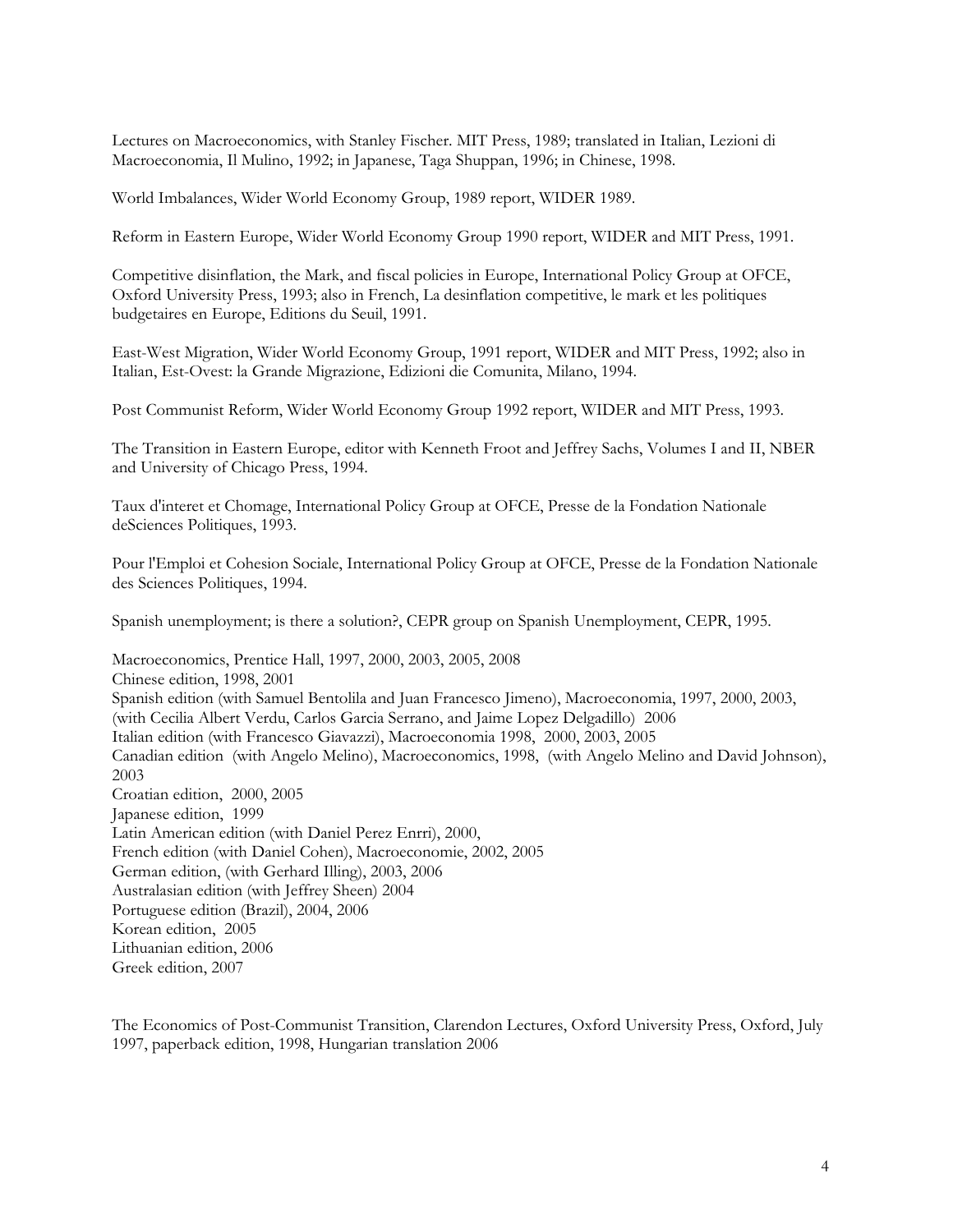"Croissance et Chomage", with Jean-Paul Fitoussi, Rapport au Conseil d'Analyse Economique, Paris, La Documentation Francaise, Janvier 1998, also as ``La croissance pour vaincre le chomage; Elements d'une nouvelle politique'', Notes de la Fondation Saint-Simon, Mars 1998.

" Macroeconomic Policy in the first year of Euroland", First Annual CEPS Report on the European Economy of the CEPS Macroeconomic Policy Group, with Daniel Gros, Guido Tabellini, Hans-Werner Sinn, Gilles Saint-Paul, Michael Emerson and Thomas Mayer, December 1998.

"La disocupazione in Europa: Il ruolo degli shock e delle istituzioni," Lezioni Paolo Baffi di Moneta e Finanza, Banca d'Italia, Edizioni dell'Elefante, Roma, 1999.

"Monitoring the European Central Bank: Defining a Macroeconomic Framework for the Euro Area, "with Alberto Alesina, Jordi Gali, Francesco Giavazzi, and Harald Uhlig, CEPR, March 2001. Update, August 2001.

"The Consequences of saying no, An independent report on the economic consequences of saying no to the euro,'' with David Begg and others, London, May 2003

« La Protection de l'Emploi, » with Jean Tirole, Conseil d'Analyse Economique, La Documentation Francaise, September 2003

« Le Sursaut. Vers une nouvelle croissance pour la France, » (Rapport Camdessus), La Documentation Francaise, 2004 (Member of the groupe de travail)

« L'Europe declassee ? », with Jean Pisani-Ferry and Charles Wyplosz, Collection En Temps Reel, Flammarion, Paris, 2005.

## Published Articles:

"A Note on the Gross Substitutability of Financial Assets," with Mary Kay Plantes. Econometrica, 45-3 (April, 1977), pp. 769-773.

"Wage indexing Rules and the Behavior of the Economy," Journal of Political Economy, 87-4 (August, 1979), pp. 798-816.

"Backward and Forward Solutions for Economies with Rational Expectations." American Economic Association Papers and Proceedings 69-2 (May, 1979), pp. 114-119.

"Speculative Bubbles, Crashes and Rational Expectations." Economic Letters, 3 (1979), pp. 387-389.

"The Monetary Mechanism in the Light of Rational Expectations." In Stanley Fischer (ed.), Rational Expectations and Economic Policy. University of Chicago Press, 1980, pp. 75-116.

"The Solution of Linear Difference Models under Rational Expectations," with Charles Kahn. Econometrica, 48-5 (July, 1980), pp. 1305-1313.

"Output, the Stock Market and Interest Rates. "American Economic Review, 71-1 (March, 1981), pp. 132- 143.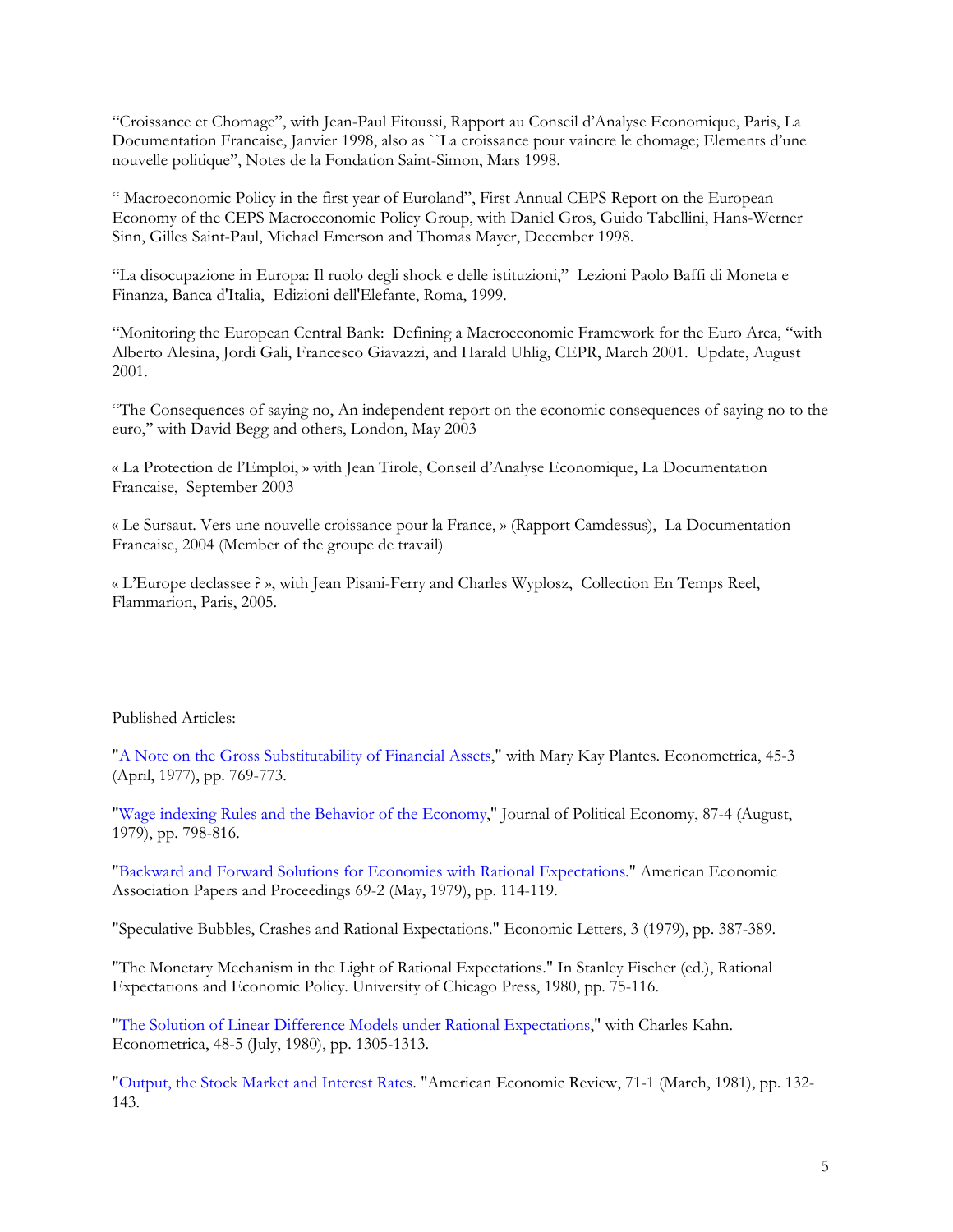"An Empirical Structural Model of Aggregate Demand," with Charles Wyplosz. Journal of Monetary Economics, 7 (1981), pp. 1-2.8

"What is Left of the Multiplier Accelerator?" American Economic Association Papers and Proceedings, 71-2 (May, 1981), pp. 150-155.

"Bubbles, Rational Expectations and Financial Markets," with Mark Watson. In Paul Wachtel (ed.), Crises in the Economic and Financial Structure. Lexington Books, 1982, pp. 295-316.

"Anticipations, Recessions and Policy, An Intertemporal Disequilibrium Model," with Jeffrey Sachs. Annales de l'INSEE (December, 1982), pp. 117-144.

"Macroeconomic Prospects and Policies for the European Community," with Giorgio Basevi, Willem Buiter, Rudiger Dornbusch and Richard Layard. Center for European Policy Studies, 1 (April, 1983). Reprinted in Restoring Europe's Prosperity, listed above.

"An Intertemporal Equilibrium Model of Saving and Investment," with Andrew Abel. Econometrica 51-3 (May, 1983), pp. 675-692.

"The Production and Inventory Behavior of the U.S. Automobile Industry." Journal of Political Economy, 91-3 (June, 1983), pp. 365-400.

"Debt and the Current Account Deficit in Brazil." In Pedro Aspe, Rudiger Dornbusch and Maurice Obstfeld (eds.), Financial Policies and the World Capital Market: The Problem of Latin American Countries. University of Chicago Press and NBER, 1983.

"Dynamic Effects of a Shift in Savings: the Role of Firms." Econometrica, 51-5 (September, 1983), pp. 1583-1592.

"Price Asynchronization and Price Level Inertia." In Rudiger Dornbusch and Mario Simonsen (eds.), Inflation, Debt and Indexation. MIT Press, 1983, pp. 3-25, reprinted in The New Keynesian Economics, N. Gregory Mankiw and David Romer eds, MIT Press.

"Methods of Solution and Simulation for Dynamic Rational Expectations Models." Economie Appliquee, 36,1 (1983), pp. 27-46.

"Current and Anticipated Deficits, Interest Rates and Economic Activity." European Economic Review, 20, 1-2 (May-June, 1984). Reprinted in International Volatility and Economic Growth, G. de Menil and R. Gordon eds, North Holland, 1991, 357-390.

"U.S. Deficits, the Dollar and Europe," with Rudiger Dornbusch. Center for European Policy Studies 6 (January, 1984), and in Banca Nazionale del Lavoro Quarterly Review (March, 1984), pp. 89-113. Reprinted in Restoring Europe's Prosperity, listed above.

"The Lucas Critique and the Volcker Deflation." American Economic Papers and Proceedings 74, 2 (May, 1984), pp. 211-216, reprinted in Kevin Hoover ed, The New Classical Macroeconomics, Volume 2, Edward Elgar Publishing, 1992, reprinted in Kevin Hoover, ed, The legacy of Robert Lucas, Edward Elgar Publishing, forthcoming.

"Bulles, Anticipations Rationelles et Marches Financiers." Annales de l'INSEE 54 (May, 1984), pp. 79-99.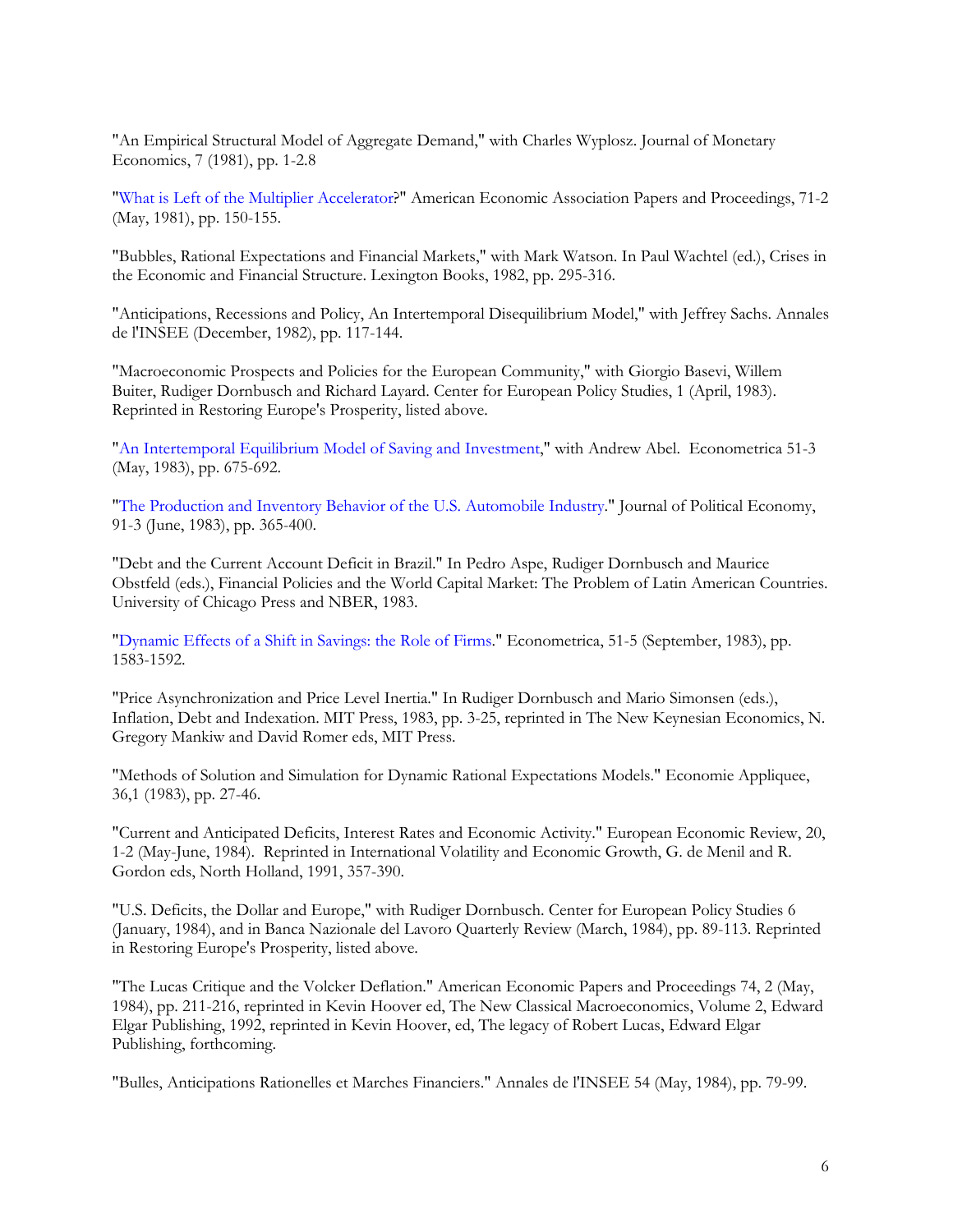"Europe: The Case for Unsustainable Growth," with Giorgio Basevi, Willem Buiter, Rudiger Dornbusch and Richard Layard. Center for European Policy Studies, 8/9 (May, 1984). Reprinted in Restoring Europe's Prosperity, listed above.

"Perspectives on High World Interest Rates," with Larry Summers. Brookings Papers on Economic Activity (1984-2), pp. 273-334.

"Credibility, Disinflation and Gradualism." Economic Letters 17 (1985), pp. 211-217.

"Deficits, Debt and Finite Horizons." Journal of Political Economy, 93, 2 (April, 1985), pp. 223-247. Reprinted in Fiscal and Monetary Policy, Thomas Mayer and Steven Sheffrin eds, Edward Elgar Publishing.

"Employment and Growth: A Two-handed Approach," with Rudiger Dornbusch, Jacques Dreze, Herbert Giersch, Richard Layard and Mario Monti. Center for European Policy Studies, 21 (June, 1985). Reprinted in Restoring Europe's Prosperity, listed above. Reprinted as "Occupazione e crescita in Europa : un intervento su due fronti", in Giornale degli Economisti e annali di economica, November-December 1985, 3-36.

"Why are World Real Interest Rates so High?" with Larry Summers. In Europe and the Dollar. San Paolo Bank, 1985, 177-198.

"Public Debt and Fiscal Responsibility," with Rudiger Dornbusch and Willem Buiter. Center for European Policy Studies (July, 1985). Reprinted in Restoring Europe's Prosperity, listed above.

"Methods of Solution for Dynamic Rational Expectations Models: A Survey." Journal of Mathematical Programming, 23 (1985), pp. 210-225.

"The Expected Present Discounted Value of Profits and the Cyclical Variability of Investment," with Andrew Abel. Econometrica54, 2 (March, 1986), pp. 249-272.

"Are Business Cycles All Alike?" with Mark Watson. In Robert Gordon (ed.), Continuity and Change in the American Business Cycle. NBER and the University of Chicago Press, Sept., 1986.

"The Wage Price Spiral." Quarterly Journal of Economics, (August, 1986), pp. 543-565.

"The Cyclical Behavior of Prices and Quantities; The Case of the Automobile Industry," with Angelo Melino. Journal of Monetary Economics, 17 (1986), pp. 379-407.

"Hysteresis and European Unemployment," with Lawrence Summers. In Stanley Fischer (ed.), NBER Macroeconomics Annual. MIT Press, Sept., 1986, 15-77. Reprinted in R. Cross (ed.), Unemployment, Hysteresis and the Natural Rate Hypothesis. Basil Blackwell, 1988, pp. 306-364.

"Pourquoi les Taux d'Interet Sont-ils Aussi Eleves?" with Lawrence Summers. Annales d'economie et de Statistique (July-Sept., 1986), pp. 53-100.

"Fiscal Increasing Returns, Hysteresis, Real Wages and Unemployment," with Lawrence Summers. European Economic Review, 31 (1987), pp. 543-566.

"Hysteresis in Unemployment," with Lawrence Summers. European Economic Review, 31, 1/2 (1987), pp. 288-295, reprinted in "Economic Models of Trade Unions", Chapman and Hall, in The New Keynesian Economics, N. Gregory Mankiw and David Romer editors,, MIT Press, in "Recent Developments in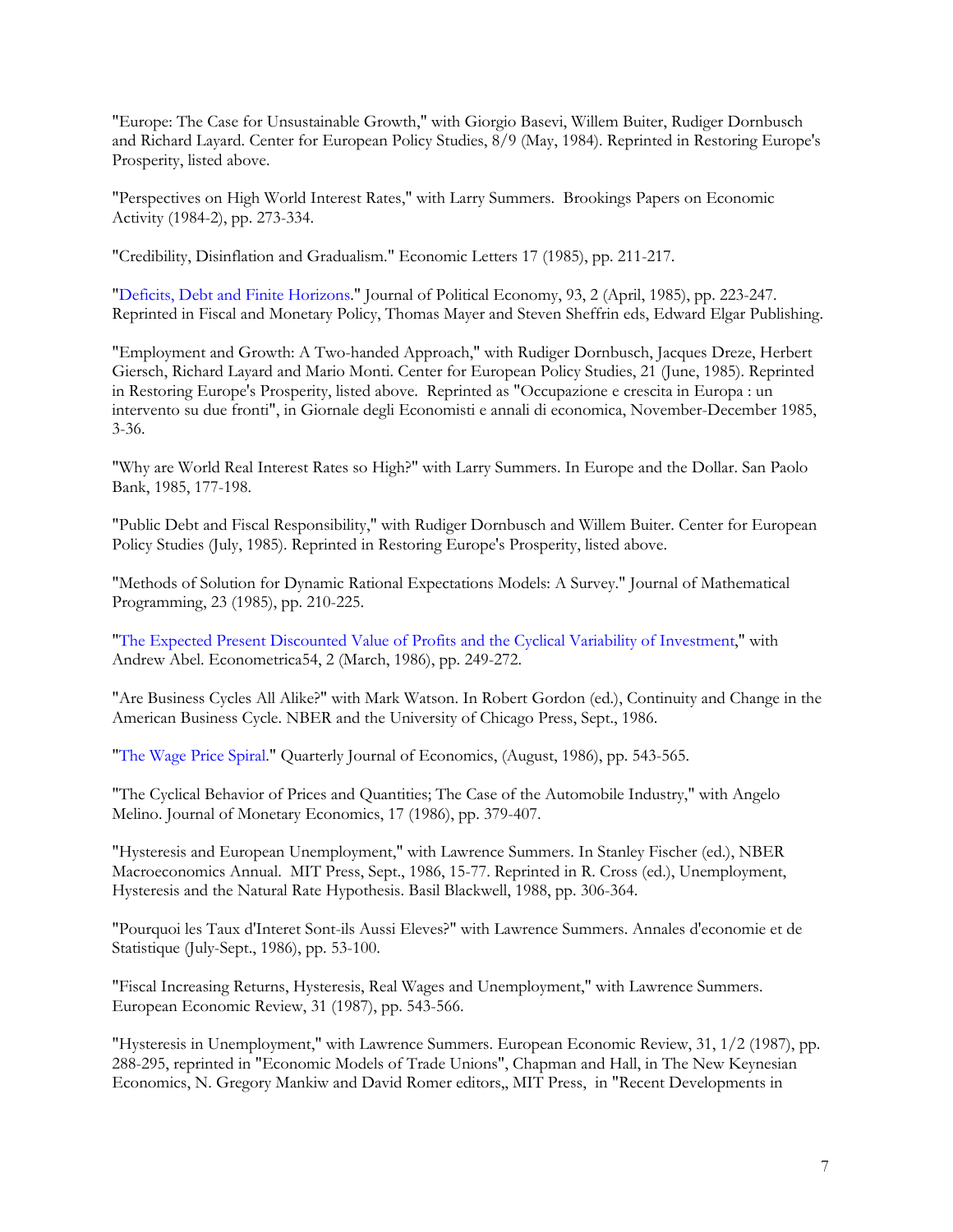Macroeconomics", Edmund Phelps editor, Edward Elgar, 1990, in "Time in Economic Theory", Stefano Zamagni and Elettra Agliardi, Edward Elgar, 2002.

"Aggregate and Individual Price Adjustment." Brookings Papers on Economic Activity (1987-1), pp. 57-122, reprinted in "Recent Developments in Macroeconomics", Edmund Phelps editor, Edward Elgar, 1990.

"Reaganomics." Economic Policy 5 (1987), pp. 15-56.

"Monopolistic Competition and the Effects of Aggregate Demand," with Nobuhiro Kiyotaki. American Economic Review77, 4 (Sept., 1987), pp. 647-666, reprinted in The New Keynesian Economics, N. Gregory Mankiw and David Romer editors, MIT Press, in Macroeconomics and Imperfect Competition, J.P Benassy ed, Edward Elgar Publishing, in Business Cycle Theory, F. Kydland ed, Edward Elgar Publishing.

"Investment and Sales: Some Empirical Evidence," with Andrew Abel. In William Barnett, Ernst Berndt, and Hal White (eds.), Dynamic Econometric Modeling. Cambridge University Press, 1988.

"Consumption: Beyond Certainty Equivalence," with N. Gregory Mankiw. American Economic Review 78, 2 (May, 1988), pp. 173-177.

"Beyond the Natural Rate Hypothesis," with Lawrence H. Summers. American Economic Review 78, 2 (May, 1988), pp. 182-187.

"The US Economy in the 1980's and Beyond", with Rudiger Dornbusch, in Rivista di Politica Economica, Aprile 1989, 109-136, reprinted in Keynes and the Economic Policies of the 1980's, Mario Baldassari editor, St. Martin's Press, New York, 109-136

"The Dynamic Effects of Aggregate Demand and Aggregate Supply Shocks," with Danny Quah. American Economic Review, 79-4, September 1989, 655-673.

"Fundamentalness and the Interpretation of Time Series Evidence. Reply to Lippi and Reichlin", with Danny Quah, American Economic Review, 83-3, June 1993, 653-658.

"The Beveridge Curve", with Peter Diamond, Brookings Papers on Economic Activity, 1989-1, 1-76, reprinted in The Economics of Unemployment, P.N. Junankar editor, Edward Elgar Publisher

"Les Courbes de Beveridge et de Phillips comme outils d'analyse du chomage" Lecture au Congres de la Societe Canadienne de Sciences Economiques, L'Actualite Economique, 65-3, Septembre 1989, 387-422.

"A Traditional Interpretation of Macroeconomic Fluctuations," American Economic Review, 79-5, December 1989, 1146-1164.

"Spanish Unemployment", with Samuel Bentolila, Economic Policy, Volume 10, April 1990, 233-281.

"Unemployment and Wages; What have we learned from the European Experience ?", Employment Institute Lecture, London, May 1990.

"Economic Reform in Poland", with Richard Layard, Center for Research into Communist Economies, July 1990, 63-83.

"Money and Output: A Survey." In Benjamin Friedman and Frank Hahn (eds.), Handbook of Monetary Economics, Volume II, Chapter 15, 780-835, 1990.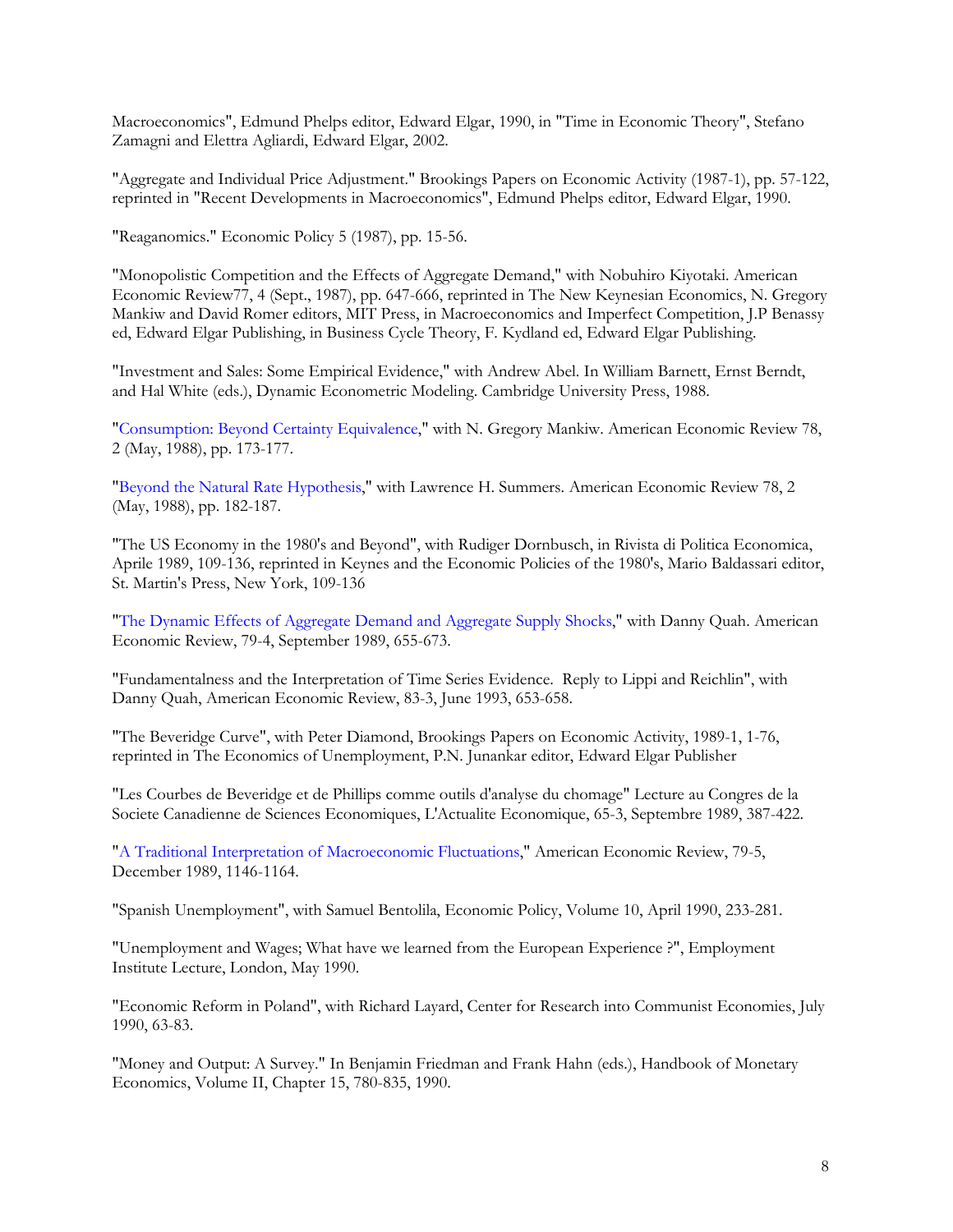"The Aggregate Matching Function", with Peter Diamond, in Productivity, Growth and Unemployment, P. Diamond ed., MIT Press, 159-201, 1990.

"The Sustainability of Fiscal Policies: New Answers to an Old Question", with J.C Chouraqui, R. Hagemann and N. Sartor, OECD Economic Studies, Autumn 1990, no 15, 7-36. Also, "La Soutenabilite de la Politique Budgetaire: Reponses Nouvelles a une Question Ancienne", Revue Economique de l'OCDE, Automne 1990, no 15 8-38.

"The Cyclical Behavior of the Gross Flows of US Workers", with Peter Diamond, Brookings Papers on Economic Activity, 1990-2, 85-143.

"Two Tools for Analyzing Unemployment", Issues in Contemporary Economics, Marc Nerlove ed., MacMillan/International Economics Association, Volume 2, 1990, 102-127.

"Getting the Questions Right--and Some of the Answers." in Charles Bean and Jacques Dreze (eds.), Europe's Unemployment Problem", MIT Press, 1991, 66-89.

"Wage Bargaining and Unemployment Persistence", Money, Credit and Banking Lecture, Journal of Money, Credit and Banking, 23-3-1, 1991, 277-292.

"Mercato Azionario, Profitti ed Investimenti", with Lawrence Summers and Chang Yong Rhee, Rivista di Politica Economica, March 1991, 3-44.

"How to Privatize", with Richard Layard, in The transfomartion of socialist economies, Horst Siebert ed., J.C.B. Mohr, Tubingen, February 1992, 27-43.

"The Flow Approach to Labor Markets", with Peter Diamond, American Economic Review Papers and Proceedings, May 1992, 82-2, 354-359.

"Regional Evolutions", with Lawrence Katz, Brookings Papers on Economic Activity, 1992-1, 1-75.

"For a return to Pragmatism", in The Business Cycle : Theories and Evidence, Federal Reserve Bank of Saint Louis, Michael Belongia and Michele Garfinkel, eds., 1992, 121-132. Translated in Portuguese, "Novos Classicos e Novos Keynesianos : a longa pausa", in Literatura economica, June 1992, 16-30.

"Post-Stabilization Inflation in Poland", with Richard Layard, Wage Policy during the transition to a market economy: Poland 1990-91, World Bank discussion papers, Fabrizio Coricelli and Ana Revenga, eds., 1992, 51-72.

"The Stock Market, Profit and Investment", with Changyong Rhee and Lawrence Summers, Quarterly Journal of Economics, 108-1, February 1993, 115-136.

"Competitiveness through Disinflation; An Assessment of French Macroeconomic Policy since 1983", with Pierre Alain Muet, Economic Policy, Volume 16, April 1993, 12-56.

"Consumption and the Recession of 1990-1991", American Economic Review Papers and Proceedings, May 1993, 83-2, 270-275.

"Movements in the Equity Premium", Brookings Papers on Economic Activity, 1993-2, 75-138.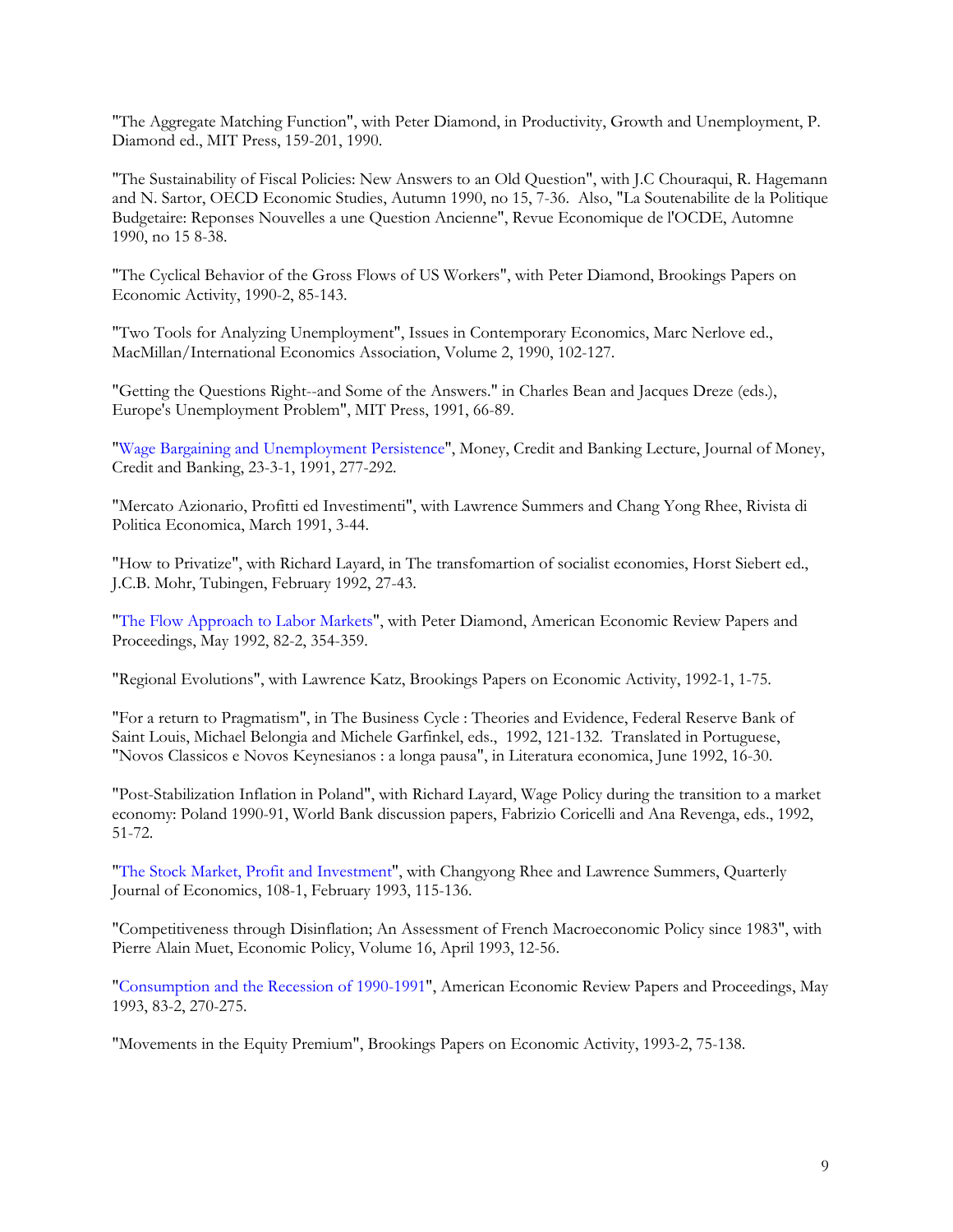"Stabilization and Transition ; Poland 1990-1991", with Andrew Berg, in " The Transition in Eastern Europe", Olivier Blanchard, Ken Froot and Jeffrey Sachs editors, NBER and the University of Chicago Press, 1994, 51-92.

"The Vanishing Equity Premium", Amex Bank Review, Finance and the International Economy, 7, 1994, 22-39.

"Unemployment and restructuring in Eastern Europe", with Fabrizio Coricelli and Simon Commander, Unemployment in Transition Countries: Transient or Persistent?, OECD, Paris, 1994. Also in Unemployment, Restructuring and the labor market in Eastern Europe and Russia, Simon Commander and Fabrizio Coricelli eds., EDI Development Studies, World Bank, 1995, 289-330. Also in (short version) Finance and Development, December 1994, 6-10 .

"The Debt Burden and Debt Maturity", with Alessandro Missale, American Economic Review, 84-1, March 1994, 309-319.

"Ranking, Unemployment Duration and Wage Determination", with Peter Diamond, Review of Economic Studies, Vol. 61-3, no 208, July 1994, 417-434. Also published as "Criteri di Selezione, Durata della Disoccupazione e Salari", Rivista di Politica Economica, 83-3, February 1993, 3-56.

"The Behavior of State Firms in Eastern Europe, pre-privatization", with Philippe Aghion and Robin Burgess, European Economic Review, Vol. 38-6, 1994, 1327-1350.

"On the speed of transition in Central Europe", with Philippe Aghion, NBER Macroeconomics Annual, 1994, 283-330, reprinted in The transition to the market economy, Paul Hare and Junior R. Davis, eds, Routledge, 1997.

"What do firms do with cash windfalls?", with Florencio Lopez de Silanes and Andrei Shleifer, Journal of Financial Economics, 1994, reprinted in The international library of critical writings in financial economics, Empirical corporate finance, Richard Roll ed, Edwar Elgar, 2000.

"The Economics of Enterprise Restructuring in Central and Eastern Europe", with Philippe Aghion and Wendy Carlin. Discussion Paper, CEPR, 1058, November 1994, forthcoming in John Roemer editor, Property Rights, Incentives and Welfare, MacMillan.

"Structural unemployment: Spain versus Portugal", with Juan Jimeno, American Economic Review, May 1995, 85-2, 212-218.

"On Insider Privatization," with Philippe Aghion, European Economic Review, 1996, 40, 759-766.

"Theoretical Aspects of Transition'', American Economic Review Papers and Proceedings, May 1996, 117- 122.

"What We Know and Do Not Know About the Natural Rate of Unemployment", with Lawrence Katz, Journal of Economic Perspectives, Winter 1997, 11-1, 51-73.

"Is There a Core of Usable Macroeconomics?", American Economic Review, Papers and Proceedings, May 1997, 87-2, 244-247, reprinted in Gospodarka Narodowa, 5-6, 1998, 125-128.

"Disorganization", with Michael Kremer, Quarterly Journal of Economics, November 1997, 112-4, 1091- 1126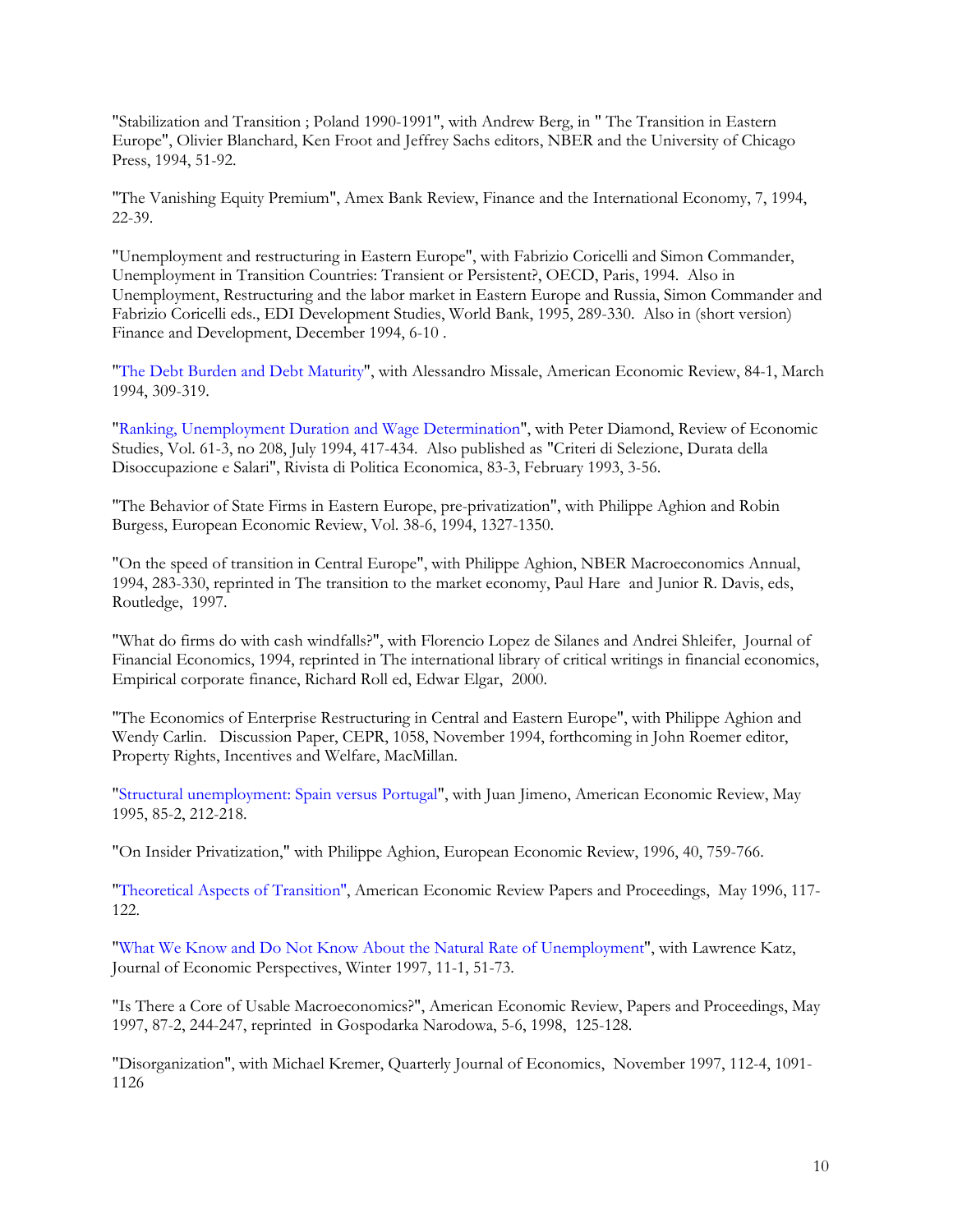"The Medium Run", Brookings Papers on Economic Activity, 1997 –2, 89-158.

"On Privatization Methods in Eastern Europe, and their Implications", with Philippe Aghion, Economics of Transition, volume 6 (1), 87-99, 1998

"A Numerical Model of Transition", with John Keeling, in S. Commander ed, ``Enterprise Restructuring and Unemployment in Models of Transition'', Economic Development Institute of the World Bank, 1998, 193-226.

"The Optimal Speed of Disinflation. The Case of Hungary", in C. Cottarelli and G. Szapary eds, "Moderate Inflation. The experience of Transition Economies'', IMF and National Bank of Hungary, Washington DC, 1998, 132-149.

"Revisiting European Unemployment: Employment, Capital Accumulation, and Factor Prices", Geary lecture, ESRI, June 1998.

"Wage Dynamics. Reconciling theory and evidence", with Larry Katz, AEA Proceedings, AER, May 1999, 69-74.

"Reducing Spanish unemployment under the EMU", (La reduccion del desempleo en Espana dentro de la UME), with Juan Francisco Jimeno, in "El Euro y SUS Repercusiones Sobre la Economia Espanola", Fundacion BBV, 1999, 41-90

"The Role of Shocks and Institutions In The Rise of European Unemployment: The Aggregate Evidence", with Justin Wolfers, Harry Johnson lecture, Economic Journal, 110, March 2000, 1-33, reprinted in "Monetary policy and unemployment. The US, Euro-area, and Japan", Willi Semmler ed, Routledge, 2005, 25-56, reprinted in ``Recent Developments in Labor Economics," John Addison ed, Volume 3, Chapter 9, 208-240, Edward Elgar, 2007

"What do we Know about Macroeconomics that Fisher and Wicksell did not?", QJE, 115-4, November 2000, 1375-1411, also in De Economist 148-5, 2000, 571-601.

"In Honor of Andrei Shleifer: Winner of the John Bates Clark Medal", Journal of Economic Perspectives, February 2001

 "What hides behind an unemployment rate. Comparing Portuguese and US unemployment", with Pedro Portugal, AER, 91-1, March 2001, 187-207, reprinted in ``Recent Developments in Labor Economics," John Addison ed, Volume 3, Chapter 10, 241-264, Edward Elgar, 2007

"The long and large decline in U.S. output volatility", with John Simon, Brookings Papers on Economic Activity, 2001-1, 135-174

"Dynamic efficiency, the riskless rate, and debt Ponzi schemes under uncertainty", with Philippe Weil, BE Press, Advances in Macroeconomics, November 2001.

"Federalism with and without political centralization: China versus Russia", with Andrei Shleifer, IMF Staff Papers, Volume 48, 2001, 171-180, reprinted as Chapter 9 in ``A Normal Country: Russia after communism'', Andrei Shleifer, Harvard, 2005.

"The perverse effects of partial labor market reform: Fixed duration contracts in France", with Augustin Landier, Economic Journal, June 2002, 112, pp F214-244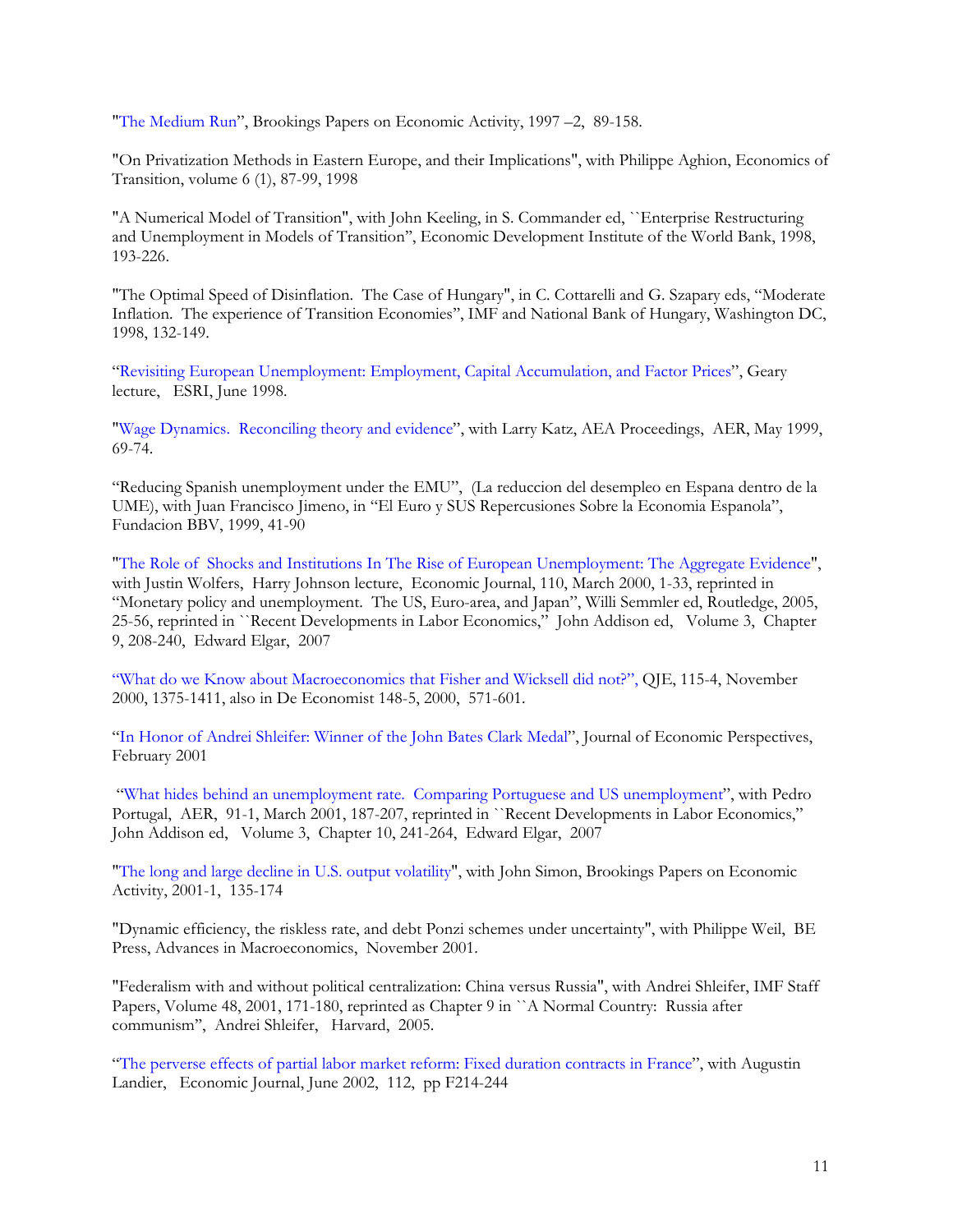"An Empirical Characterization of the Dynamic Effects of Changes in Government Spending and Taxes on Output", with Roberto Perotti, QJE, 117-4, November 2002, 1329-1368

"Current account deficits in the Euro Area. The end of the Feldstein Horioka puzzle? ", with Francesco Giavazzi, Brookings papers on Economic Activity, 2002-2, 147-209

"The Macroeconomic Effects of Regulation and Deregulation in Goods and Labor Markets", with Francesco Giavazzi, QJE, 118-3, August 2003, pp 879-909

Peut-on eliminer le chomage en Europe ?, Revue Francaise d'Economie, 18-4, April 2004., pp 3-32

"The economic future of Europe", Journal of Economic Perspectives, 2004, pp3-26. (French version in ``L'Europe ne va pas si mal'', En Temps Reel, Juin 2004, 12-50)

"Contours of Employment Protection Reform", with Jean Tirole, November 2003, in ``Macroeconomic theory and economic policy. Essays in honor of Jean Paul Fitoussi,'' Vela Velupilai ed, Routledge, 2004, 48-87, translated in Italian, ``Profili di riforma dei regimi di protezione del lavoro'', in Rivista Italiana di diritto del lavoro, anno XXIII, 2-2004, 161-211.

"Redesigning the Employment Protection System", with Jean Tirole, De Economist, 152, 2004-1, 1-20.

"Fiscal Dominance and Inflation Targeting: Lessons from Brazil'', March 2004, in "Inflation Targeting, Debt, and the Brazilian Experience, 1999 to 2003", Francesco Giavazzi, Ilan Goldfajn, and Santiago Herrera eds, MIT Press, 2005, 49-84.

"The U.S. Current Account and the Dollar", with Francesco Giavazzi and Filipa Sa,, Brookings Papers on Economic Activity, 2005-1, 1-66.

"Rebalancing growth in China. A three-handed approach, '' with Francesco Giavazzi, September 2005, published in ``The Journal of World Economy'' (in Chinese), 2006-3, 4-20, and in ``China and the World Economy", July-August 2006, 14-4, 1-20 (in English).

"European Unemployment: The evolution of Facts and Ideas, Economic Policy, 2006-1, 1-54.

"Real Rigidities and the New Keynesian Model", with Jordi Gali, February 2007, JMCB (Proceedings of the Conference on ``Quantitative Evidence on Price Determination), 35-66

``Current Account Deficits in Rich Countries", Mundell Fleming lecture, IMF Staff Papers, September 2007, 2, 191-219

``Adjustment within the euro: The difficult case of Portugal,'' April 2007, Portuguese Economic Journal, 6-1, 1-22

"The Joint Design of Labor Market Institutions: A First Pass", with Jean Tirole, March 2008, Journal of the European Economic Association.

### Comments and Notes:

Comment on "A Reexamination of the Theory of Automatic Stabilizers: Income Stability and Economic Efficiency under Alternative Tax Schemes," by Larry Christiano and Edward Miller. Carnegie Rochester Conference, Supplement to the Journal of Monetary Economics, 20 (Spring, 1984), pp. 207-209.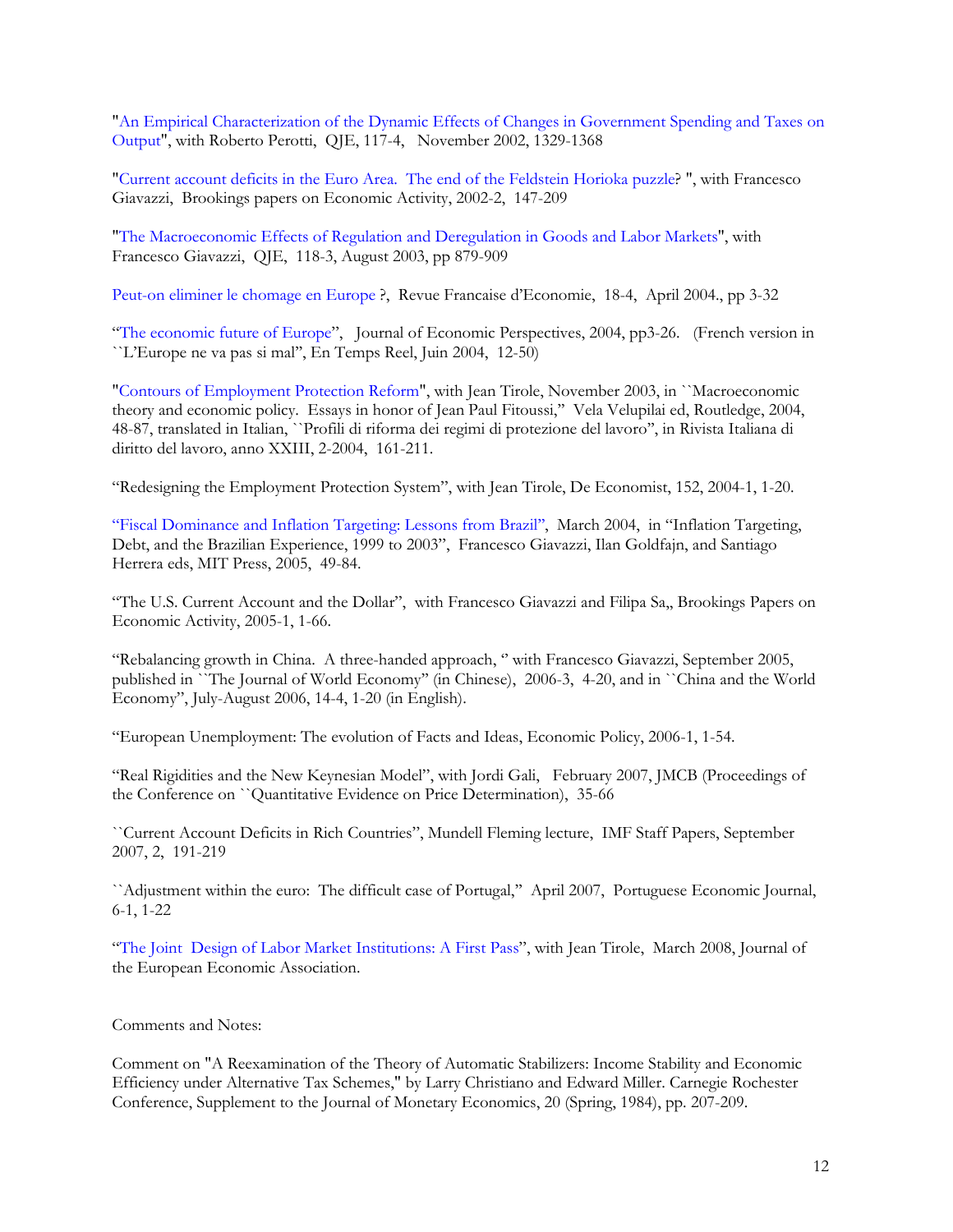Comment on "Macroeconomic Policy Coordination Among the Industrial Economies," by Gilles Oudiz and Jeffrey Sachs. Brookings Papers on Economic Activity, 1984-1.

Comment on "Investment, Output and The Cost of Capital," by Matthew Shapiro. Brookings Papers on Economic Activity (1986-1), pp. 153-158.

Comment on "Market Structure and Macro Fluctuations," by Robert Hall. Brookings Papers on Economic Activity (1986-2), pp. 323-328.

Comment on "On Germany's Fiscal Policy in the 1980's," by Gerhard Fels and Hans Peter Frolich. Economic Policy 4 (1987), pp. 195-200.

Comment on "The Supply Side and Macroeconomic Modeling," by Steve Nickell. In Empirical Macroeconomics for Interdependent Economies." Brookings (1987), pp. 218-219.

Comment on "Vector Autoregressions and Reality," by David Runkle. Journal of Business and Economic Statistics 5, 4 (Oct., 1987), pp. 449-451.

Comment on "Fiscal Policies, Net Saving and Real Exchange Rates: the United States, the Federal Republic of Germany and Japan," by Paul Masson and Malcolm Knight. In Jacob Frenkel (ed.), International Aspects of Fiscal Policies." NBER-University of Chicago Press (1988), pp. 61-67.

Articles on "The Neo-classical Synthesis," "Leads and Lags," "Crowding Out" for the New Palgrave Encyclopedia. 1988.

Comment on "Where does the Spread of Conservatism Come From? Elements of Theory with an Application to France," by Daniel Cohen. Economic Policy 6 (1988).

Comment on "The Swinging Dollar: Is Europe Out of Step?" by Charles Wyplosz, in The Economics of the Dollar Cycle, Stefan Gerlach (ed.), MIT Press, 336-340.

Comment on "New Classical Macroeconomics: A Sympathetic Account," by Bennett McCallum. 90th Anniversary Symposium of the Scandinavian Journal of Economics, 91-2, 259-263

"The Changed Environment for Business in France." In Judith Frommer and Janice McCormick (eds.), New Directions in French Business: A Multifaceted Study." Greenwood Press. 1989.

Comments on "Can Severe Fiscal Contractions be Expansionary? Tales of Two Small European Countries", by F. Giavazzi and M. Pagano, NBER Macroeconomics Annual, 1990, 111-116

"Suggestions for a New Set of Fiscal Indicators", OECD Working Paper, no 79, April 1990, also in The Political Economy of Debt, H.A.A Verbon and F. Van Winden, editors, North Holland, 1993, 307-324.

"Leads and lags" in The New Palgrave, Econometrics, edited by J. Eatwell, M. Milgate, P. Newman, 1990, 123-125.

Comments on "The Efficient Design of Public Debt", by Douglas Gale, in Capital Markets and Debt Management, R. Dornbusch and M. Draghi eds., 1991.

"The Macroeconomic Implications of the New Forms of Labor Contracts", in Structural Changes in US Labor Markets, R. Eberts and E. Groshen eds, M.E. Sharpe, New York, 1991, 201-207.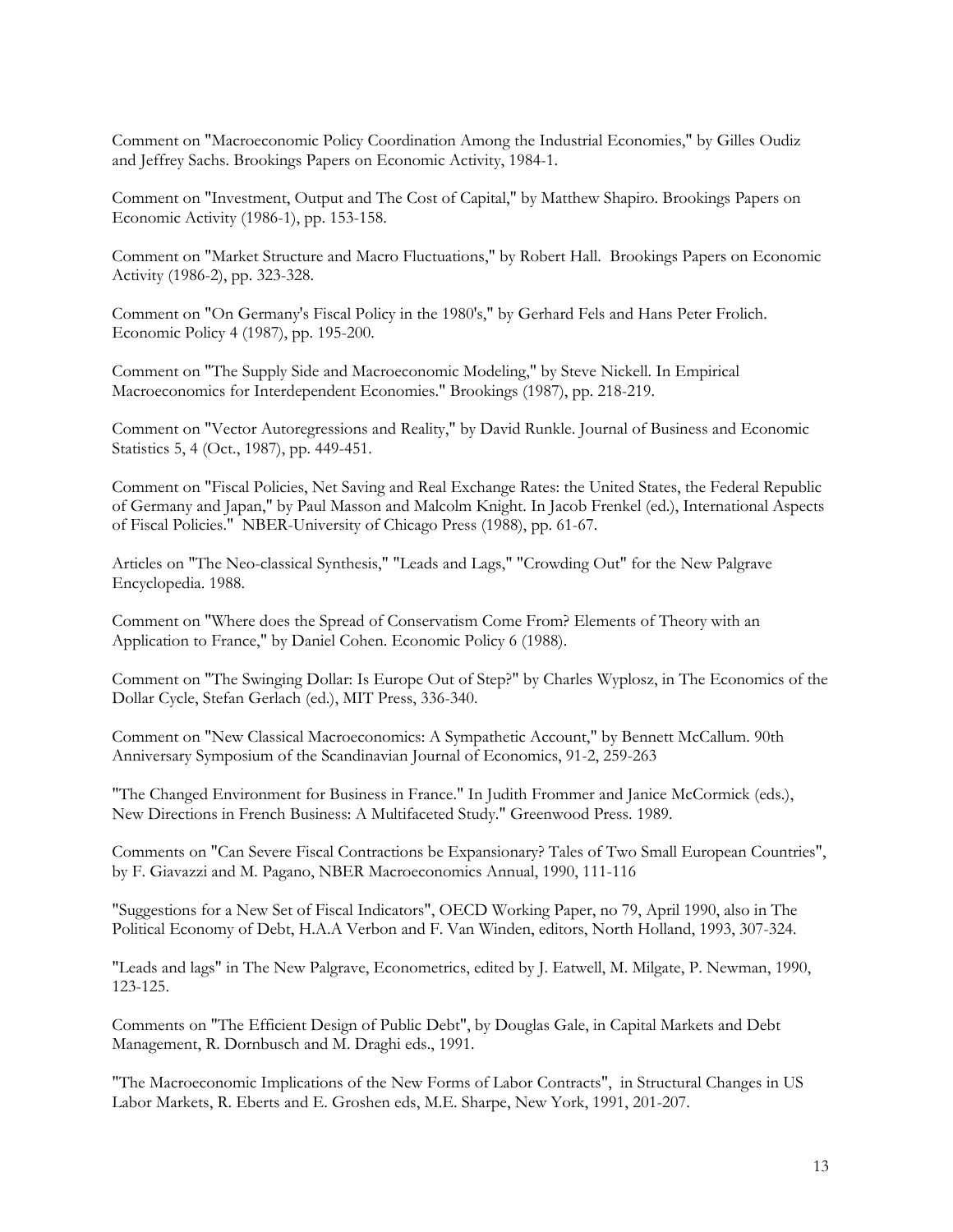Comments on "Convergence across States and Regions", by Robert Barro and Xavier Sala i Martin, Brookings Papers on Economic Activity, 1991-1, 159-174.

Comments on "Fiscal Policy Harmonization in the EC; An Unorthodox View", by Stefan Sinn, in Moneda i Credito, 1991.

"Post War Stabilization and Eastern Europe", Panel Discussion in Postwar Economic Reconstruction and Lessons for the East today, Rudiger Dornbusch, Richard Layard and Wilhem Nolling (eds), MIT Press, 1992, 231-234.

"Crowding Out" and "Neoclassical Synthesis", in The New Palgrave World of Economics, 1992.

"Neoclassical Synthesis", in The New Palgrave Dictionary of Money and Finance, 1992.

"On the Dynamics of Transition and Restructuring", contribution to a Round table on Restructuring, in The Economics of Transition, Voume 1, 2, 273-274, 1993.

"How to Decrease Unemployment", The 1990's Slump: Causes and Cures, McMillan, and in Italian, "Como diminuire la disoccupazione, Rivista di Politica Economica, 88-3, Dicembre 1993, 295-306 .

"Transition in Poland", Economic Journal, 104, September 1994, 1169-1177, reprinted in The Transition to the Market Economy, Paul Hare ed., Routledge,

"Dynamics of European Unemployment; Research Summary", NBER Reporter, Spring 1994.

Comments on "Establishing Property rights", by Andrei Shleifer, World Bank Annual Conference on Development Economics, 1994, 118-122.

"Macroeconomic implications of the increase in the relative demand for skills", Economic Policy Review, Federal Reserve Bank of New York, January 1995, 1-1, 48-53, reprinted in Unemployment policy: Government Options for the Labour Market, D. Snower and G. de la Dehesa eds., Cambridge University Press, 1997, 282-295.

"Preface", The Natural Rate Hypothesis twenty five years on, Rod Cross ed., Cambridge University Press, 1995.

Comments on "Disinflation and the NAIRU", by Laurence Ball, in Reducing Inflation: Motivation and Strategy, David and Christina Romer, NBER and University of Chicago Press, 1997, 185-192.

Comments on "Labor Market Flexibility and Aggregate Employment Volatility", by Antonio Cabrales and Hugo Hopenhayn, Carnegie-Rochester Conference Volume 46, June 1997, 229-240.

Comments on "Stopping Hyperinflations, Big and Small", by Peter Ireland, in The Dynamic Effects of Monetary Policy, Journal of Money, Credit and Banking, November 1997, 2, 778-782.

Comments on "The New Neo-Classical Synthesis and the Role of Monetary Policy", by Marvin Goodfriend and Robert King, NBER Macroeconomics Annual, 1997, 289-294

Comments on "Regional non-adjustment and Fiscal Policy", by Maurice Obstfeld and Giovanni Peri, Economic Policy, 26, 1998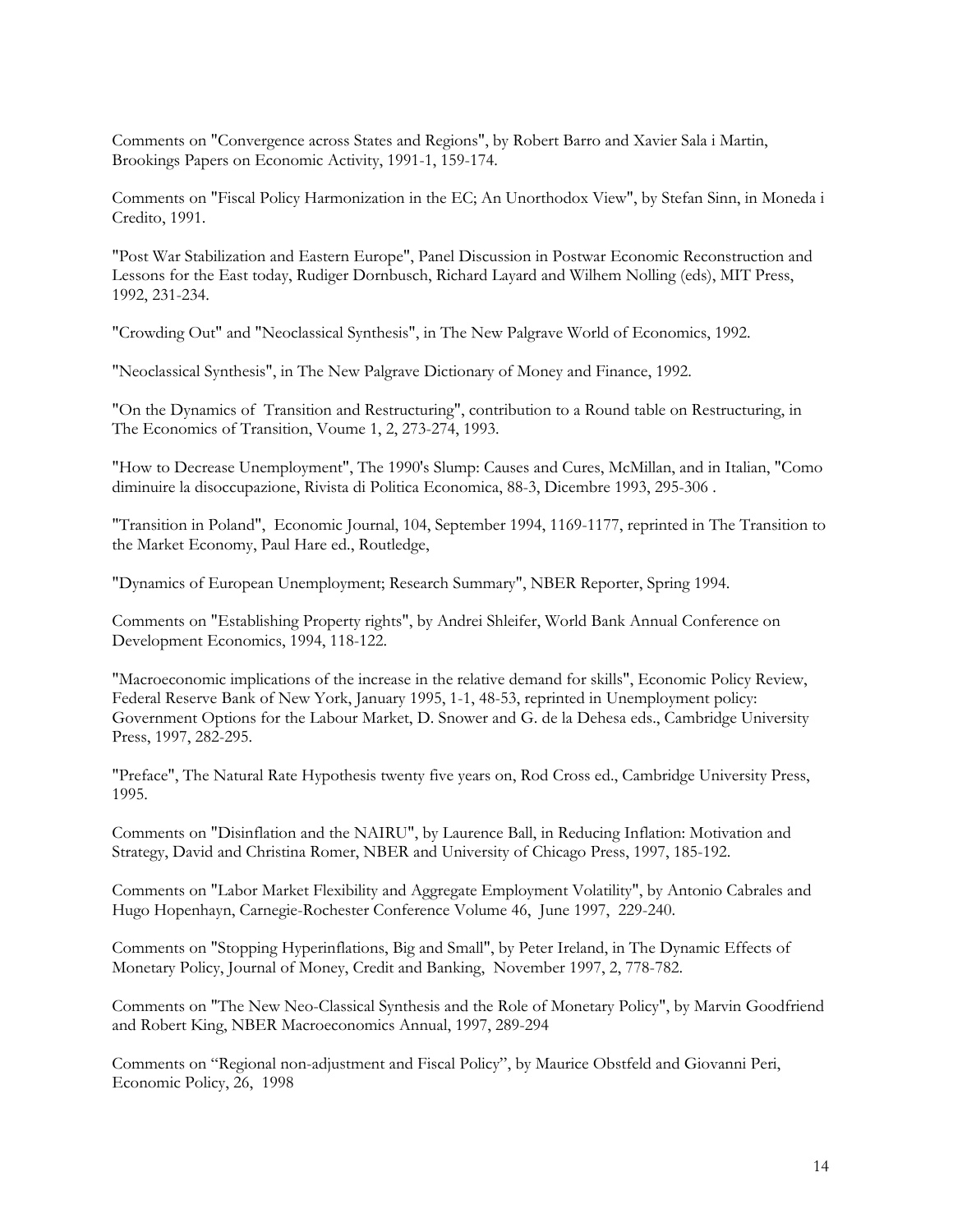Interview of Janos Kornai, for ``Macroeconomic dynamics'', June 1998

Comments on "Crises, Recherche du Rendement et Comportements Financiers", by Patrick Artus and Michele Debonneuil, in "Architecture Financiere Internationale", Conseil d'Analyse Economique, 1999

Comments on "European Integration, Liberalization, and Labour Market Performance", by Robert Haffner, Stephen Nickell, Giuseppe Nicoletti, Stefano Scarpetta, and Gylfi Zoega, June 1999, forthcoming.

Remarks on ``Assessing our Understanding of the Dynamics of Transition'', at the Nobel Synmposium on Transition, September 1999

Comments on "Lessons from Transition", by John Flemming, ABCDE Conference, June 1999. Adapted and reprinted as "Dans le feu de l'action.", Courrier de la Planete, 52, 1999-4, 41-42, also Revue d'Economie du developpement, no1-2, Juin 2000, PUF, 89-94.

Discussion of "The automatic stabilizers: Quietly doing their thing", by Darell Cohen and Glenn Folette, New York Fed conference on Fiscal Policy, December 1999,

Comments on "Les lecons de la diminution du chomage", by J.P. Fitoussi, Conseil d'Analyse Economique, 2000

"Bubbles, Liquidity Traps, and Monetary Policy. Comments on Jinushi et al. and on Bernanke." In ``Japan's financial crisis and its parallels to the U.S. experience", Institute for International Economics, 2000.

Comments on "Roots of the Recent Recoveries: Labor reforms or Private Sector Forces?", by Jean Paul Fitoussi, David Jestaz, Edmund Phelps, and Gylfi Zoega, Brookings Papers on Economic Activity, 2000-1, 292-304

Comments on ``Le retour au plein emploi'', by Jean Pisani-Ferry, Conseil d'Analyse economique, 2000

Comments on "Do We Really Know That Oil Caused the Great Stagflation? A Monetary Alternative", NBER Macroeconomics Annual, 2001

Comments on "The EU enlargement, and Immigration from Eastern Europe", by Brucker et al, October 2001,

"The Future of Unions", in ``The Role of Unions in the Twenty-First Century", Tito Boeri, Agar Brugiavini, and Lars Calmfors eds, Oxford University Press, 2001, 292-296

Comments on "European Unemployment: From a Worker's perspective", by Lars Ljunqvist and Thomas Sargent, in "Kowledge, Information, and expectations in modern macroeconomics; in honor of Edmund Phelps,", P. Aghion, R. Frydman, J. Stiglitz and M. Woodford eds., Princeton University Press, 2003, 351- 357

"Designing Labor Market Institutions'', in "Beyond Transition", Marek Dabrowski, Ben Slay and Jaroslaw Neneman eds, Ashgate, 2004, 129-138.

Comments on "Institutions, Economic Structure, and Performance: Is Italy Doomed?" by Giuseppe Nicoletti, April 2002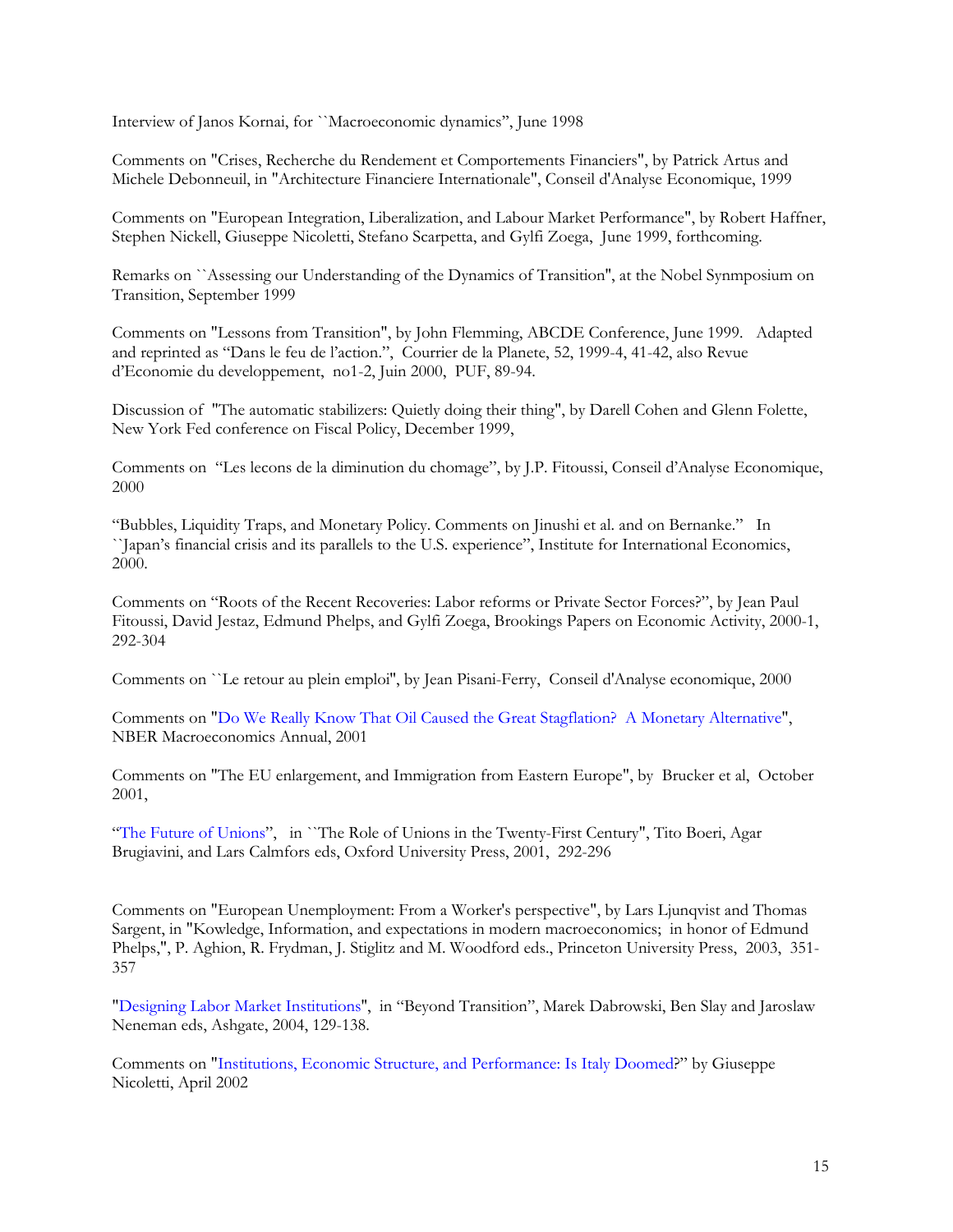Comments on "Catching up with the Leaders: The Irish Hare'', by Patrick Honohan and Brendan Walsh, Brookings Papers on Economic Activity, 2002-1, 58-67

"Structural Changes, the Volatility of Output, and the Role of Macroeconomic Policy", Conference on "Stabilizing the Economy: What roles for fiscal and monetary policy, June 2002, Council on Foreign Relations and International Finance, A. Posen ed, forthcoming.

"Monetary Policy and Unemployment'', Comments at a conference on Unemployment and Monetary Policy, in "Monetary policy and Unemployment. The US, Euro-area, and Japan. Volume in honor of James Tobin,", Willi Semmler ed, Routledge 2005, 9-15.

"A Macroeconomic Survey of Europe", December 2002

Comments on "Inflation Targeting in Transition Economies, Experience and Prospects'', by Jiri Jonas and Frederic Mishkin, in ``The inflation targeting debate'', Ben Bernanke and Michael Woodford, eds, NBER and University of Chicago Press, 2005, 413-421

Comments on "The International Lender of Last Resort: How Large is Large Enough?", by Olivier Jeanne and Charles Wyplosz, in "Managing currency crises in emerging markets", M. Dooley and J. Frankel eds., NBER and U of Chicago Press, 2003, 119-124

"A Macroeconomic Survey of Europe", June 2003

Comments on "The Price Level, Relative Prices, and Economic Stability: Aspects of the Inter-War Debate", by David Laidler, Conference on "Monetary stability, financial stability, and the business cycle", BIS, March 2003.

"European Growth over the Coming Decade", presented at the French-German Rencontres, Evian, September 2003

"After 25 Years of High Unemployment. What Have We Learned?", presented at Pompeu Fabra, October 2003.

"Designing Labor Market Institutions'', keynote address, Conference on Labor Market Reform, Santiago (Chile), November 2003, Labor Markets and Institutions, edited by Jorge Restrepo and Andrea Tokman, Santiago, Chile, 2005, 367-382.

``An interview of Stanley Fischer," Macroeconomic Dynamics, 9, 2005, 244-262.

"A Macroeconomic Survey of Europe", December 2004

Preface to ``Politique Economique'', by Agnes Benassy-Quere, Benoit Coeure, Pierre Jacquet, Jean Pisani-Ferry, Editions De Boeck et Larcier, November 2004

"Improving the SGP Through A Proper Accounting of Public Investment", with Francesco Giavazzi, February 2003, also as "Comment ameliorer le Pacte de Stabilite et de Croissance par une Comptabilite approprie de l'investissement public", in ``Reformer le Pacte de Stabilite et de Croissance", Conseil d'Analyse Economique, La Documentation Francaise, 2005, 15-26, also reprinted in ``Fiscal Policy, Stabilization, and Growth'', G. Perry, L. Serven, R. Suescun eds, The World Bank, 2008, 259-272

Preface to ``Quo Vadis'', by Guillermo de la Dehesa, February 2005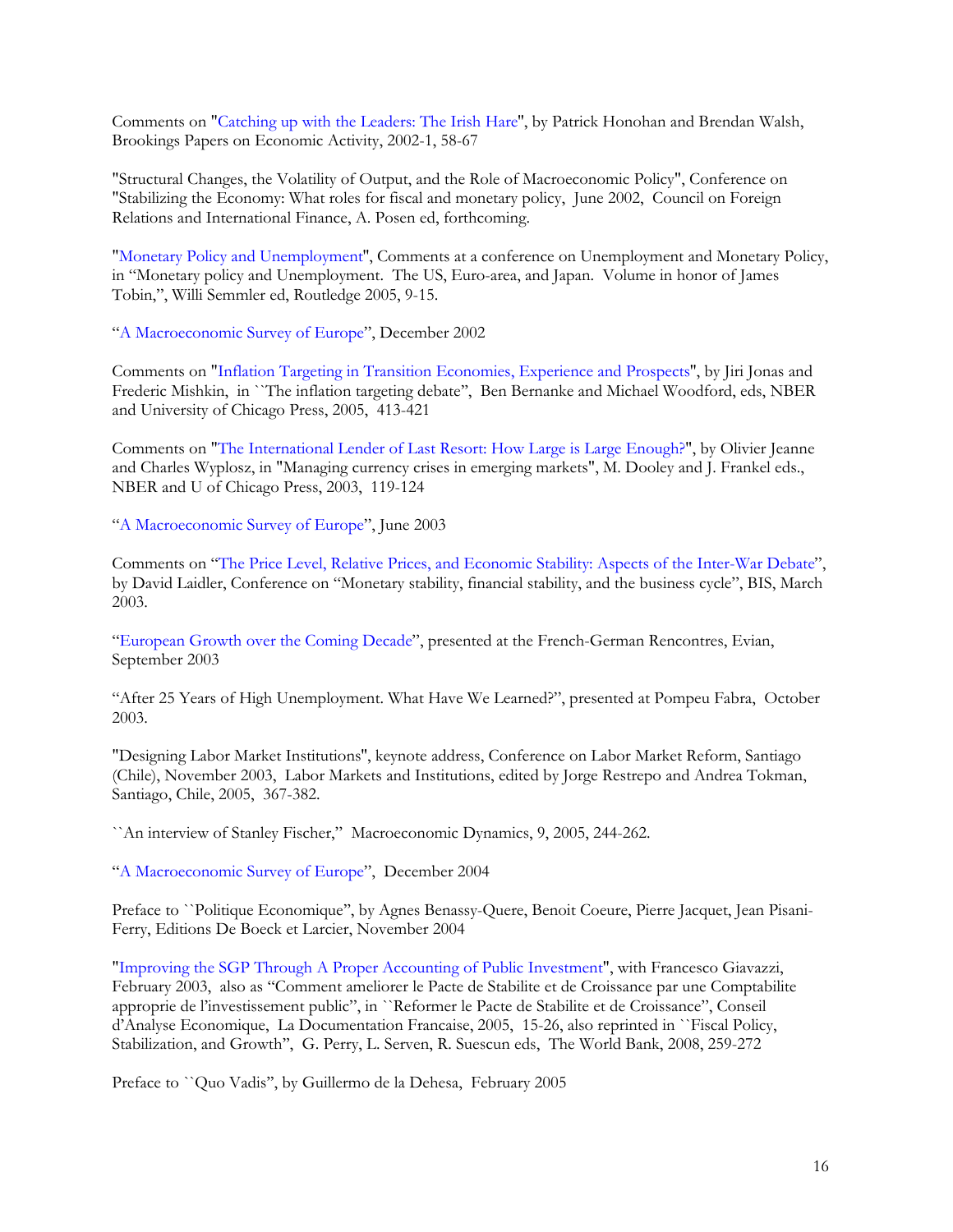Preface to "Chomage: Fatalite ou necessite?", by Pierre Cahuc, and Andre Zylberberg, Livre de Poche, September 2005.

"A macroeconomic survey of Europe", November 2005

Comments on ``The case against the case against discretionary fiscal policy'', by Alan Blinder, in ``The macroeconomics of fiscal policy'', edited by Richard Kopcke, Geoffrey Tootell and Robert Triest, MIT Press, 2006, 62-67

"Neoclassical Synthesis", in The New Palgrave Dictionary of Money and Finance, forthcoming, 2006.

"Crowding out", in The New Palgrave Dictionary of Money and Finance, forthcoming, 2006.

Foreword to ``Europe at the crossroads'', by Guillermo de la Dehesa, McGraw Hill, 2006.

"Monetary policy. Science or Art?", Panel discussion, presented at ``Monetary Policy: A Journey from Theory to Practice. An ECB colloquium held in honor of Otmar Issing, European Central Bank, 2007

Comments on ``Contrasting Europe's decline; Do product market reforms help?", by Riccardo Faini et al, in ``Structural Reforms without prejudices", Tito Boeri, Micael Castanheirna, Riccardo Faini, and Vincenzo Galasso eds, Oxford University Press, 2006, 126-134

"The many dimensions of work, leisure, and employment. Thoughts at the end of the conference'', presented at Rodolfo DeBenedetti conference on ``Are Europeans lazy? Or Americans crazy?", May 2006

Discussion of "Do taxes explain European unemployment? Indivisible labor, human capital, lotteries, and savings", by Lars Ljungqvist and Thomas Sargent, NBER Macroeconomics 2006, 225-232

"Is there a viable European social and economic model?", Van Lanschot lecture, Tilburg, forthcoming.

"A review of `Unemployment. Macroeconomic Performance and the Labour Market' by Richard Layard, Stephen Nickell, and Richard Jackman', Journal of Economic Literature, June 2007, 411-419.

Comments on ``The return to capital in China''' by Chong-En Bai, Chang-Tai Hsieh, Yingyi Qian and Zhenjie Qian., BPEA 2006-2, 89-92.

Preface to ``Global imbalances. Is the world really at risk? ", by Anton Brender and Florence Pisani, Dexia, 2007.

Selected Op-Ed articles:

in French:

"Un programe radical de reformes pour la France", Le Monde, March 1993, reprinted in italian, in Rivista di Politica Economica, August/September 1993, 179-185, and in The Italian Economy. What's next?, Mario Baldassari and Franco Modigliani eds, McMillan, 1995.

"2005: Un nuevo milagro economic espanol", with Juan Jimeno, El Pais, December 1994.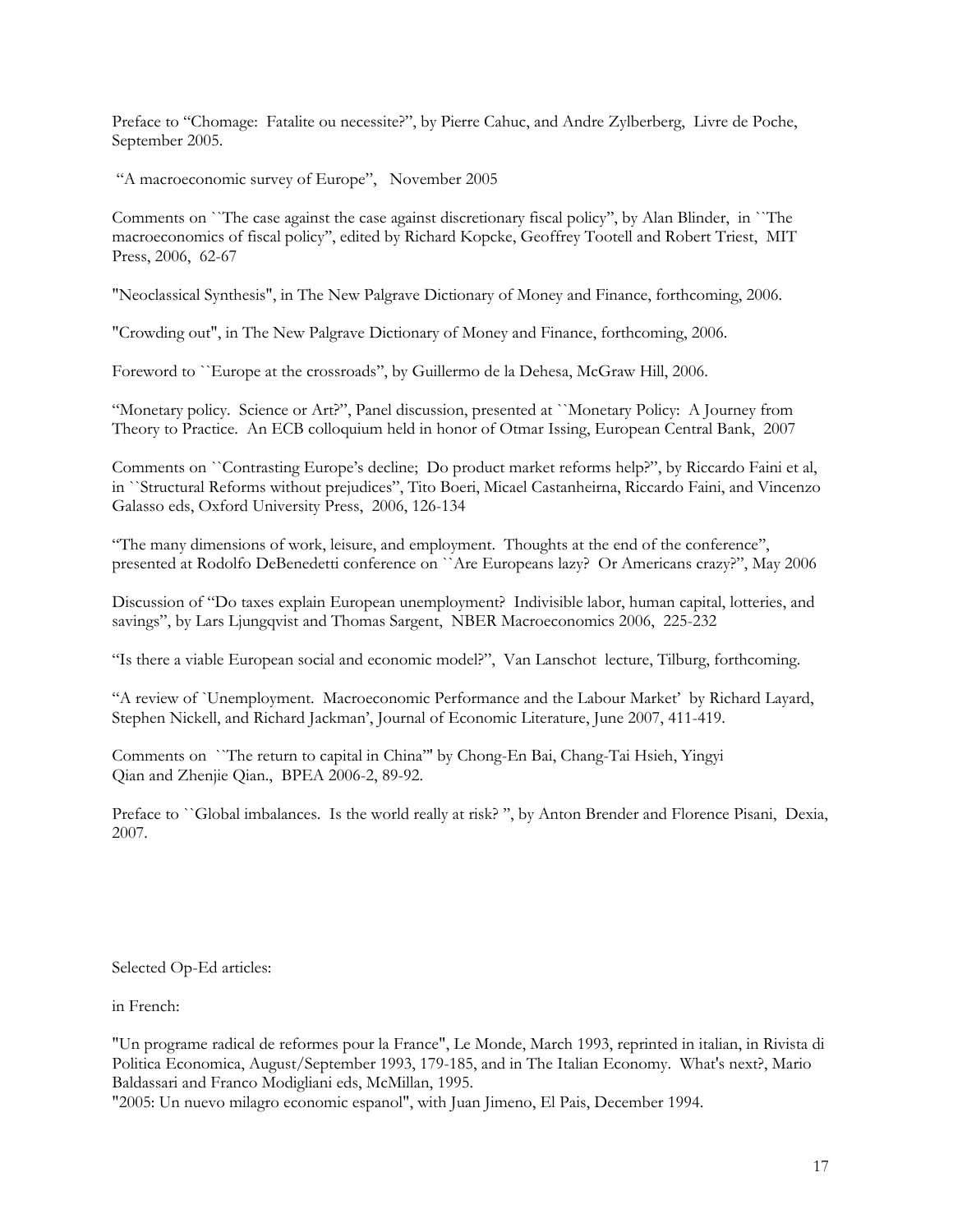"Mobilite du Travail et Monnaie Commune", Liberation, January 1995. "Le Chomage. Et si ils avaient tous tort?", Liberation, March 1995. "Memo au President Chirac. Pour un Pacte Social", Liberation, May 1995.

"La Productivite n'est pas l'ennemi de l'emploi", Liberation, February 1996. "Pourquoi et comment il faut reduire le deficit budgetaire", Liberation, April 1996. "Un outil americain pour lutter contre les inegalites", Liberation, June 1996. "Dix mauvaises raisons d'etre pour la monnaie commune", Liberation, November 1996. "Les Ghettos Noirs: Un Challenge pour Clinton,", Liberation, December 1996.

"Reformes et Croissance", Liberation, January 1997. "Faut-il suivre l'example du Chili?", Liberation, February 1997. "Emploi, Croissance et Protection Sociale?", Liberation, April 1997. "Les Socialistes et la Croissance'', Liberation, June 1997 "La Croissance, l'imagination et la Concertation", Liberation, Septembre 1997 "Le Miracle irlandais", Liberation, November 1997 "Premieres lessons de la crise Asiatique", Liberation, December 1997

"L'immigration russe en Israel et le chomage en France'', Liberation, Janvier 1998 "Plaidoyer pour la science molle'', Liberation, February 1998 "Les nuages sur l'expansion Americaine", March 1998 "L'Euro, les reformes, et la croissance", May 1998 "L'Universite Malade", June 1998 "Les petits couts des garde-fous", September 1998 "Les deux crises", October 1998 "Plaidoyer pour l'inflation", November 1998

Liberation articles from December 1998 to 2001 may be found on my Home page at http://econ-www.mit.edu/faculty/index.htm?prof\_id=blanchar&type=lightread

"Les lecons de l'annee 1998", December 1998 "Euro et dollar, chacun pour soi", Mars 1999 "Le carcan des licenciements", September 1999 "Des solutions pour la Russie", November 1999 "L'Eurolande a besoin de coordination", December 1999

"Trente ans de vaches grasses?", January 2000 "Les chemins de la transition", February 2000 "E-pigeons", March 2000 "La methode Jospin et les retraites", March 2000 "Le miracle hollandais", May 2000 "A quand les reformes?", September 2000 "En defense de la science economique", October 2000 "Emploi: Le devoir de vigilance", November 2000

"Etre de gauche n'est pas etre ignorant", January 2001 "La recession americaine", February 2001 "Les etroites marges de maneuvre du Japan", March 2001 "Pas de panique", May 2001 "Lutte de classes et globalisation", June 2001 "Inquietude et economie", October 2001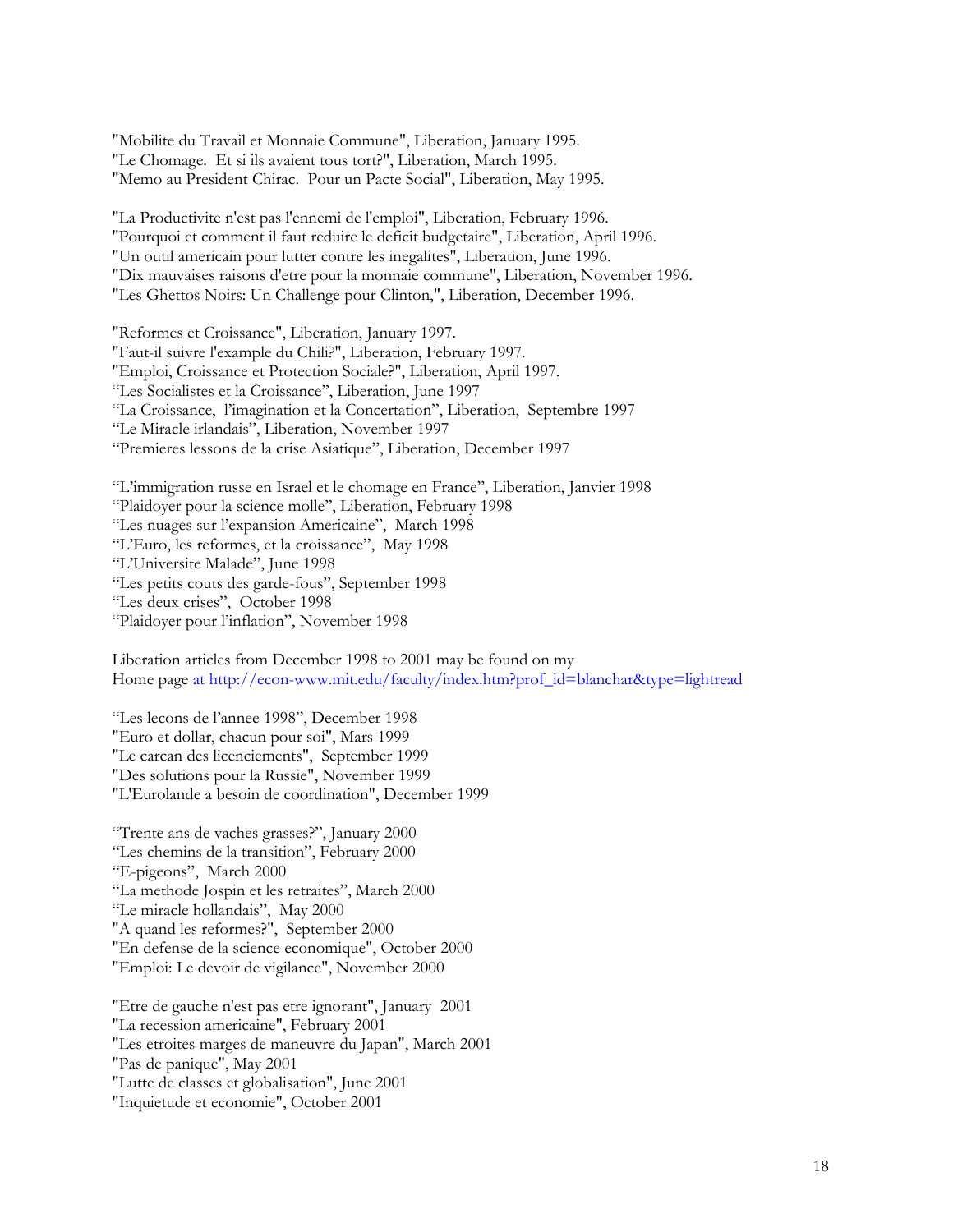"Scenarios catastrophes", November 2001 "Le cout eleve des symboles", December 2001

"L'avenir de la Russie", January 2002 "Lionel, reviens", April 2002 "Non aux Casssandre," Nouvel Observateur, October 2002

``Pour un contrat unique progressif,'' Telos, January 2006

``L'ignorance economique,'' Telos, March 2006

``Pourquoi je voterai Sarkozy,'' Telos, March 2007

``Comment reussir la reforme du marche du travail,'' Telos September 2007-10-02

in English (Project syndicate)

"The Crisis on the Left", December 2002 "Europe and the U.S. on Divergent Paths", June 2003 "Reforming Employment Protection", December 2003 "Europe's blame game," June 2005 "The ECB on the wrong path", November 2005

Unpublished Papers and work in progress:

"The Behavior of Stocks and Prices of Materials," with Jeffrey Sachs, March, 1980.

"Identification in Dynamic Linear Models with Rational Expectations." NBER Technical Working Paper 24, July, 1982.

"Layoffs by Seniority and Equilibrium Unemployment," with Richard Layard, April 1988.

"Limits to Public Debt," September 1988.

"Ranking, Unemployment Duration and Training Costs", with Peter Diamond, February 1996.

"The Plight of the Long-Term Unemployed", mimeo, March 1996.

Notes for a theory of unemployment, June 1998

"The macroeconomic effects of a labor supply shift. Russian immigration in Israel in the 1990s", with Joseph Zeira, March 2000

"The Economics of Unemployment. Shocks, institutions, and interactions", Lionel Robbins lectures, October 2000.

- Lecture 1. Shocks, factor prices, and unemployment.
- Lecture 2. Rents, product and labor market regulation, and unemployment.
- Lecture 3, Employment protection, sclerosis and the effects of shocks on unemployment.

"The Decline of Rents, and the Rise and Fall of European Unemployment", with Thomas Philippon, February 2003.